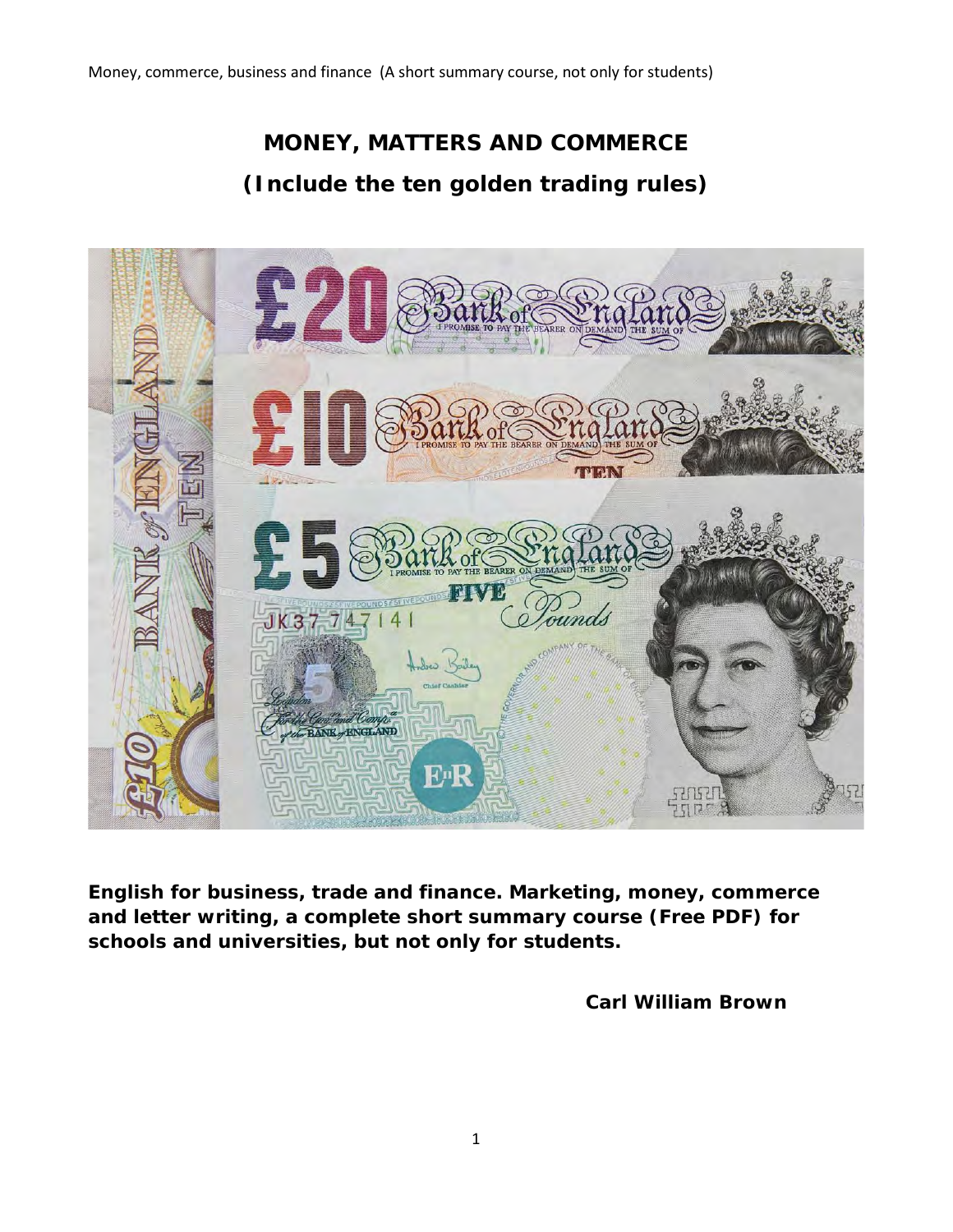**Economics** is the social science that studies the production, distribution, and consumption of goods and services. Economics aims to explain how economies work and how economic agents interact. Economic analysis is applied throughout society, in business, finance and government, but also in crime, education, the family, health, law, politics, religion, social institutions, sex, war, and science.

**Economy** - the system of production and distribution and consumption. The efficient use of resources; "economy of effort". Types of economy. Planned economy, Free market economy Mixed economy. In the first type the government or state makes decisions about what will be produced, how it will be produced and in what quantities, at what price it will be sold and who will benefit from the sale of the products and services. Several countries in Eastern Europe followed this model in the past. The second type is also known as the "capitalist system". The main decisions about production and prices are established by the economics of supply and demand. Consumers choose who to buy from and how much they are willing to pay for a product or a service. Japan and USA are example of this type. Mixed type is the economy that combines elements of both free market and planned economy. Private companies are free to compete for most goods and services, but the government provides other services, such as public transport, education and health care. Italy, France, U.K. and Germany are example of mixed economy.

## **The first Law of Economics: the only thing more dangerous than an economist is an amateur economist. The second Law of Economics: the only thing more dangerous than an amateur economist is a professional economist!**

**The four factors of production:** Natural resources, Labour, Capital and Entrepreneurship. In developing countries mining and farming provide most of the jobs for the working population. As countries like India and China become richer, industries grow up and people move from the countryside into the cities to find work in the secondary sector. Richer countries, like Japan and those in Europe and North America, employ most people in their service industries.

Three things are needed to make the economy of a country work: land, labour and capital, which are exploited by various enterprises to provide products and services. The three sectors of production: primary sector: farming, mining, fishing, forestry. The secondary sector processes the raw material from the primary sector. This means that they take the raw materials and transform them into goods and products. It includes manufacturing and construction. (food and beverage, textile, car industry, building). The tertiary sector involves the provision of services to final consumers and businesses. Types of industries in the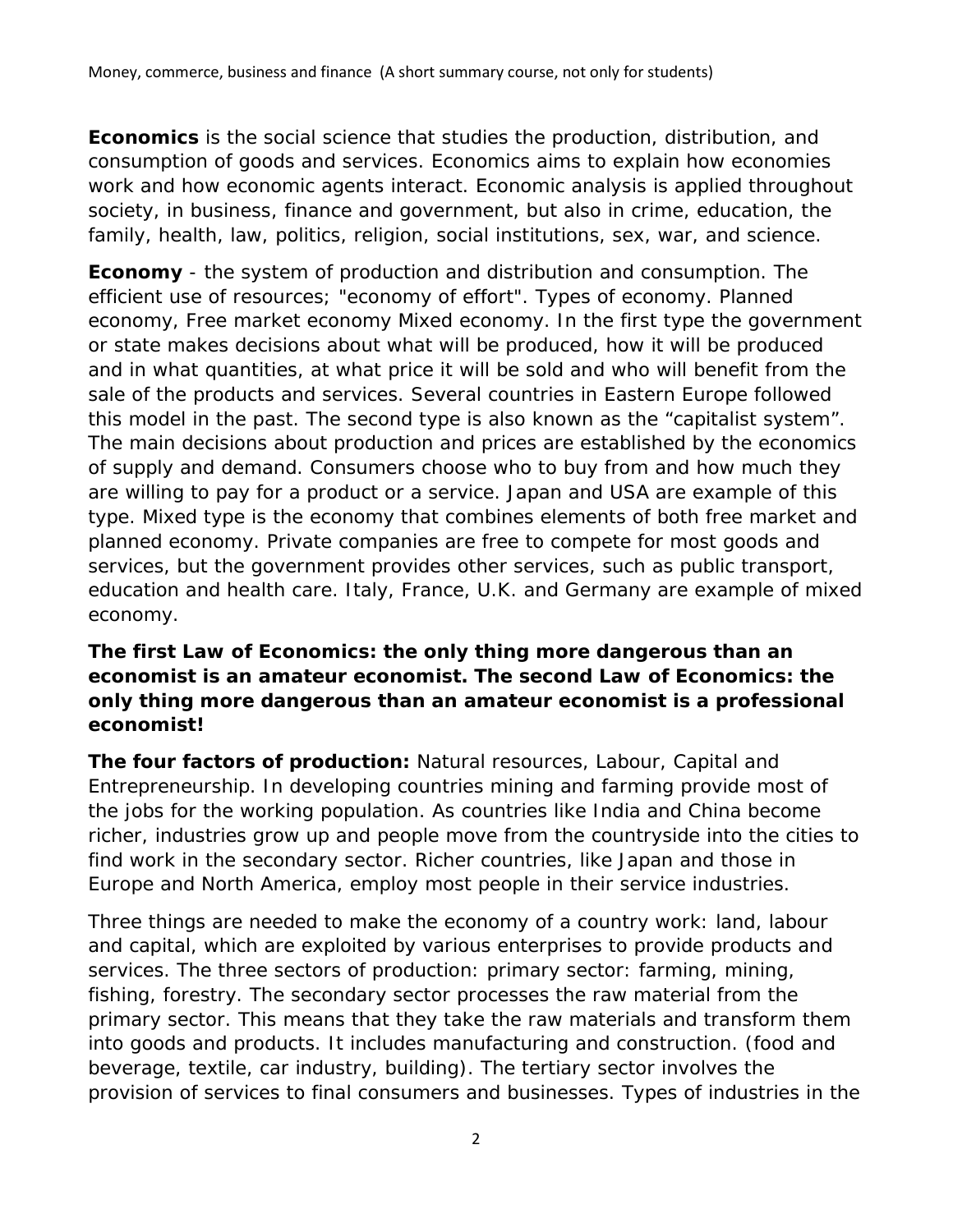Money, commerce, business and finance (A short summary course, not only for students) tertiary sector are: retailing, the sale of goods from a store; banking and insurance; education.

**Commerce** is a general term used to describe the sale and distribution of goods and services. The commercial activity of buying and selling goods and services is called "trade". Trade is divided into home trade, when goods and services are sold and bought inside a country, and foreign trade, when this commercial exchange happens between two different countries. In foreign trade we distinguish between import, when goods or services are bought from a foreign seller, and export, when goods or services are sold to a foreign buyer. Another aspect of commerce refers to the services which make trade possible, for example: banking, insurance, transport and marketing.

**Trade** - The business of buying and selling commodities; commerce.

# **Stages of a sales transaction**

The basics of importing and exporting are not different from the essential principles of buying and selling on a single market. Business transactions usually go through a series of steps that bring buyer and seller closer together until the deal is finalised and completed.

**Stage 1** The Enquiry. The buyer requests general information and a quotation. The voluntary offer. The seller offers goods to potential buyers. The unsolicited offers and spam. **Stage 2** The reply to the enquiry. The seller provides information and quotes prices. The follow-up letter. The buyer requests further information and a quotation.

**Stage 3** The Order The buyer places the order. **Stage 4** The confirmation and execution of the order. The seller agrees to fulfil the order and arranges for delivery. **Stage 5** The payment. The buyer pays for the goods.

# **1. Introduction to business communication.**

# **Personal phone calls. Business phone calls. Layout of a business letter. Faxes. Emails.**

The supplier and the prospective customer …. Get in touch in order to do business.

Documents: business letters, faxes, and emails.

Keywords: addressee, person a letter, etc, is addressed to.

Layout: the way the parts of the letter are arranged.

Letterhead: name and address printed at the top of writing paper.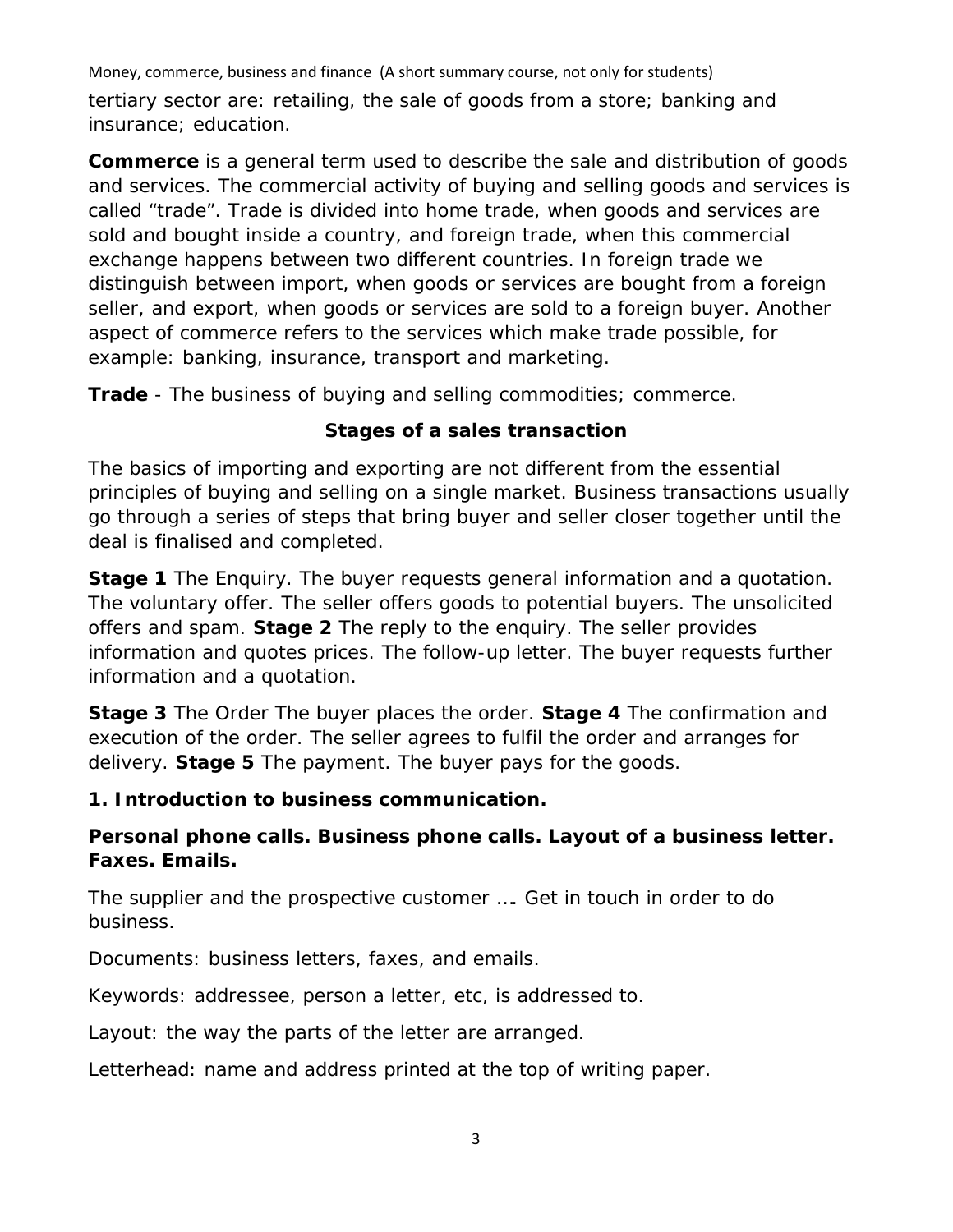Written communication in business is increasingly done via email and certified emails and, to a lesser extent, by fax. Letters are still used, however, when sending documents like contracts, etc, which need signatures, or to accompany some parcels, or catalogues, etc.

# **Business letters are laid out following a standard sequence. You usually include the following elements:**

Letterhead - References (Our Ref……/Your Ref…..) – Date - Addressee - Attention Line (The import Manager/ Mister….) – Salutation (Dear Sir/Madam etc.) – Subject Line (Your promotional offer) – Body of the letter – Closing greeting (Yours faithfully) – Signature – Enclosures (Enc: 1 list of articles).

**Writing an email**. Some elements that you need to write in a letter are automatically provided by the email system. For example, you don't need to write the date and your internet address. You should always write the subject of your message to signal to your addressee what the message is about. An email body text usually tends to be direct and to the point. As a general rule, avoid unnecessary information and wordy sentences. If you wish to provide more information or data attach a file. In general the register of the language tends to be more informal than in a business letter, so you can safely use abbreviations, acronyms and linguistic devices that speed up reading, and consequently, action. But caution: avoid excessively colloquial expression.

Fax machine have been replaced by new technologies such as text messages and e-mails. Traditional business letters have been substituted by e-mails. Text messages are not called sms in North America and the UK . The term "text messaging" is preferred. E-mails are a quick and simple way to send messages. E-mails can be sent and received at any time of the day and you can receive immediate feedback. Fax are still used because electronic signatures on contracts are not always recognized by law if you use emails, while faxed contracts with copies of signatures are. Nowadays, however we have the certified e-mail, and so the problem doesn't exist any longer.

Telephone communications are very useful and employed because they allow people to communicate on the move and do business from any location. Nowadays, however, with the development of wireless internet connections and mobile phones you can use your smartphone or Ipad or netbook wherever you are as well.

# **2. Offers and replies**

# **Telemarketing. Unsolicited offers and spam. Replies.**

The supplier….sends informative material, either unsolicited or on request. The prospective customer…examines the material and responds. Documents: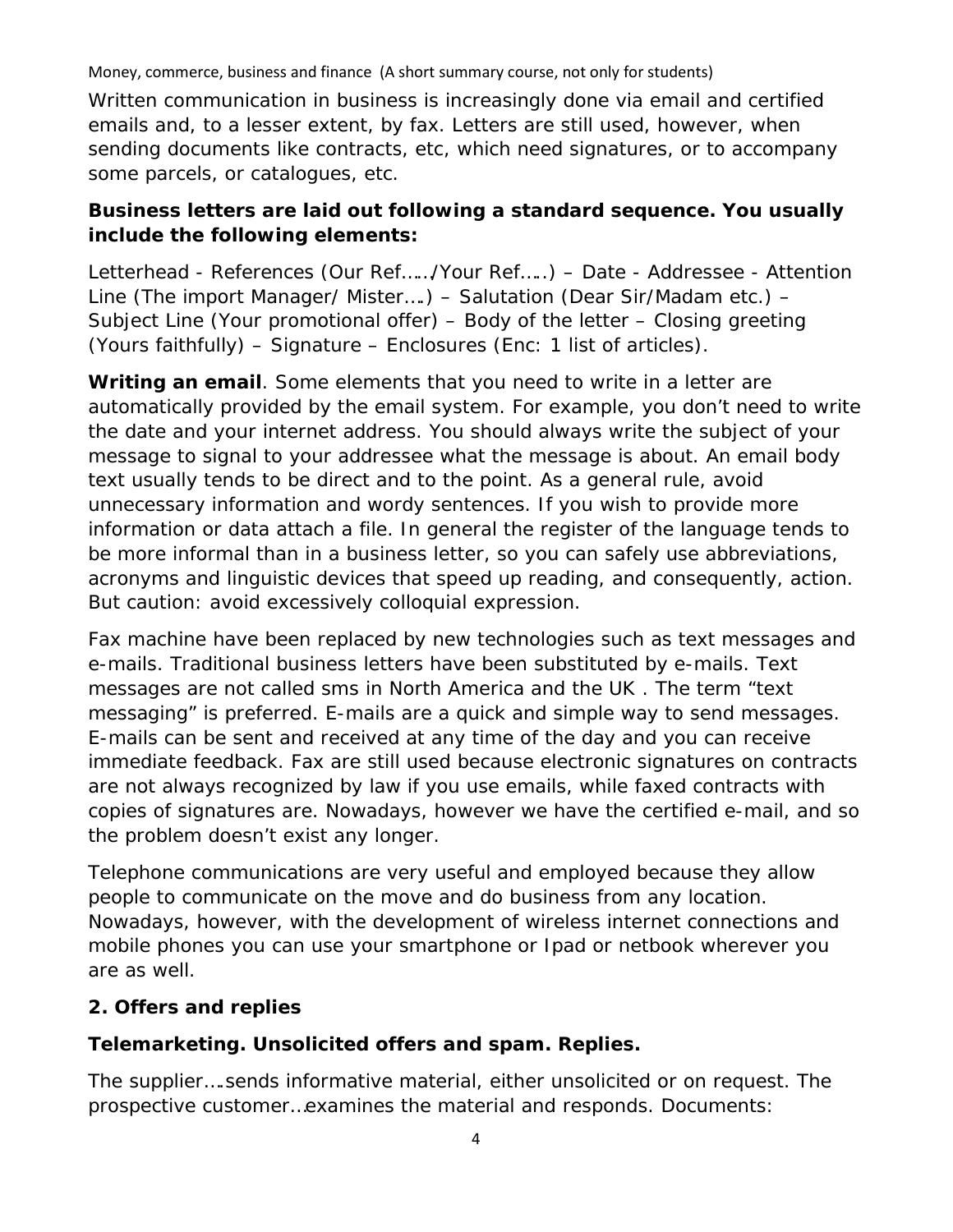Money, commerce, business and finance (A short summary course, not only for students) catalogues, price lists, brochures. Keywords: discount, that is a reduced price; junk mail: advertising material sent to people who have not requested it; quotation: a written statement of how much something will cost; spam: advertising material sent by email to people who have not requested it; telemarketing: is the telephonic equivalent of unsolicited offers and spam. It can be used to get new customers or to encourage old ones to continue or to increase the number of services they use. It tends to gain the listener's attention, giving the main message and encouraging the listener to take action, that is to buy.

#### **3. Making and responding to enquiries**

# **Enquiries on the telephone. Enquiries in writing. Internet enquiries. Responding to enquiries.**

The prospective customer… phones or writes to ask for information or material. The supplier… responds as requested. Documents: catalogues, price lists, brochures, etc. Keywords: delivery: the act or process of taking things to their destination; payment: amount of money that has been or must be paid; samples: small amounts of a product for potential customers to evaluate; terms and conditions: how and when things will be delivered or paid for, how much it will cost.

If you need information about something, you can make an enquiry by phone or in writing. Many people prefer the phone as it is often quicker and means that you can ask follow-up questions if the answer you receive is not completely clear or does not tell you everything you need to know. In internet most websites have a FAQs (Frequently Asked Questions) section, but for those users who need more specific information there is usually an email address or an enquiry section with an online form to fill in.

When you reply to enquiries you should not only try to answer your prospective customers' questions, but also mention any other information that may induce them to place orders. When you receive a lot of requests for generic information you may send off whatever is requested (catalogues, price lists, etc.). Most enquiries, however, ask about prices and terms. You can give prices in two ways: supplying a price list, i.e. a list of your products and the price for each, valid for all customers up to the expiry of the list. This can be an enclosure in a letter or an attachment to an email; or making up a quotation, i.e. a price that you give a customer after evaluating the various aspects of that specific transaction. A quotation may refer just to the cost of goods or may include other costs, such as freight and insurance. A set of internationally recognized rules called INCOTERMS governs the composition of the price given in a quotation. Terms usually cover how things will be done: delivery terms state how and when the goods will be supplied and how they will be paid for; payments terms state how much the goods will be and particularly how much time is allowed for payment.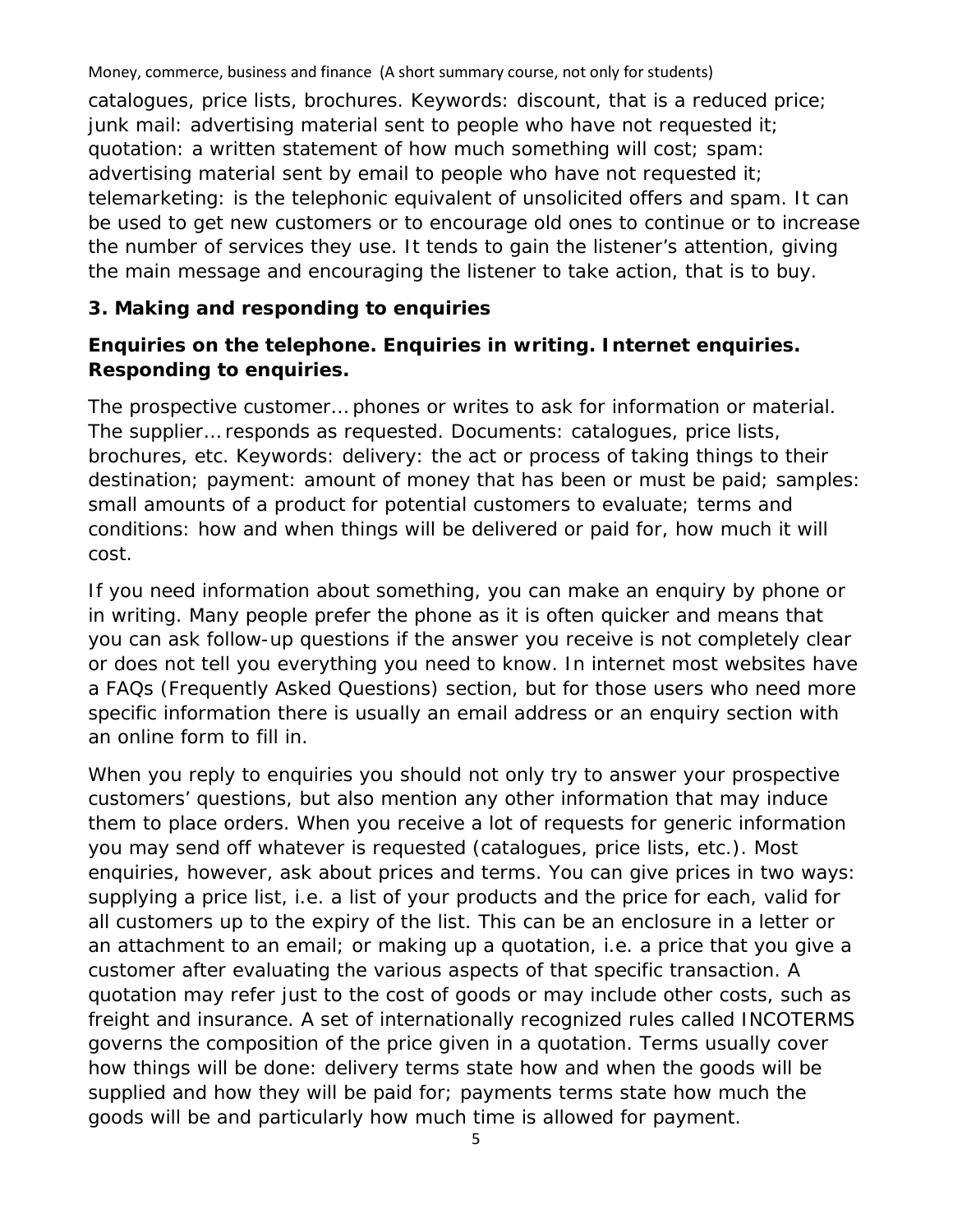#### **4. Negotiating Orders**

Orders on the phone. Online orders. Orders in writing. Responding to orders. The customer….places the order. The supplier….acknowledges receipt of the order and responds. Documents: order forms, letter of order, email orders. Keywords: form: official document containing questions and spaces for answers; terms of sale: the conditions people offer or demand when selling something. Making orders on the telephone. After examining an offer, if you find the quotation acceptable, you place an order. You can usually order electronically using an online order form, or you can do it by post or fax on a form, either supplied by the seller with his offer, or on your company's own printed form. If you do it by post, you will usually write a short covering letter, which will mention only the previous correspondence, if any, and the hope that the order will be fulfilled with care. You may be also be able to order telephonically if you give your credit card number or if you are a regular customer. Customers are increasingly doing their shopping on the Internet where they make their purchases by filling in "order forms" on the various websites they visit. Payment is usually by credit card or, nowadays, with Paypal, which offers a higher degree of security. Obviously the basic information required for an order is always the same: name, address, article and quantity, but sites often ask for extra information like the purchaser's job or place of work for marketing purposes, and usually ask if the consumer is interested in receiving news updates electronically. Making orders in writing. If your order is in the form of a letter, the major points to cover are: quantity of goods: number of articles-weight of each item ordered: quality of goods: description of items (catalogue number, colour, model, finish, reference to samples submitted; price: price per item; total price of items ordered; discount granted if applicable; delivery terms: prompt-ready delivery; delivered by…including INCOTERMS; transport instructions: details concerning route to be covered, preference for a particular forwarding company, means of transport to be used (by road, rail, sea or air); insurance: instructions concerning coverage of the shipment; payment: details of settlement (means of payment agreed-time of settlement-name of bank involved in payment). Remember that your order is a legally binding document: if the supplier fills your order correctly, you cannot refuse payment. Responding to orders, giving confirmation. When an order comes in, you check to make sure that you can supply the goods requested and that the terms correspond to those stated in your offer. You then send your customer confirmation of the order if you can fulfil it. If you are not able to fulfil the order for any reason, you reply with an apology and, if appropriate, offer an alternative solution. If something is out of stock, for example, you could offer a different product with similar characteristics. You should never promise something that you cannot then provide. Your confirmation is a legally binding commitment to supply what has been ordered in conformity with the conditions stated.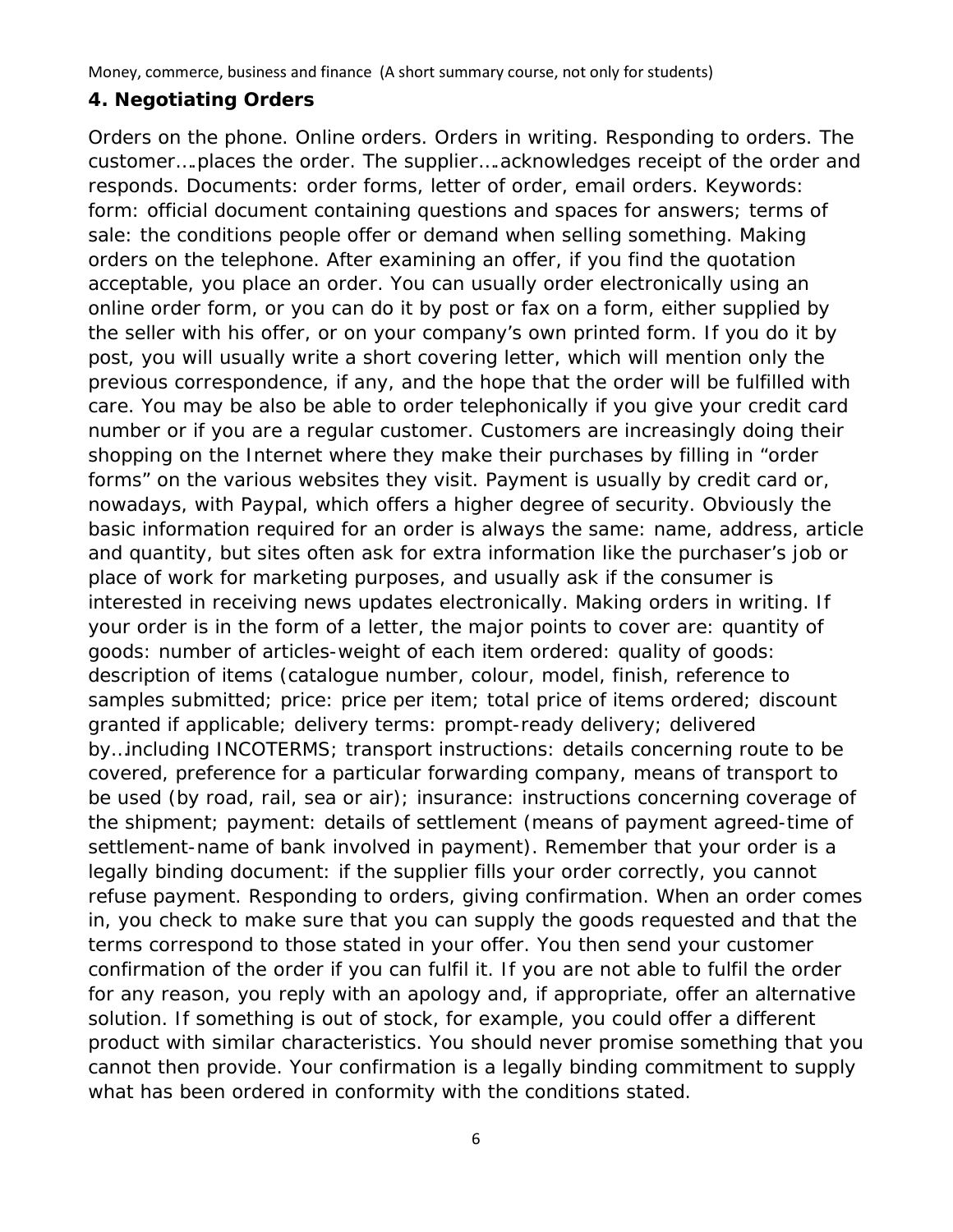#### **5. Making and responding to complaints**

Complaints on the phone. Complaints in writing. Responding to complaints. The customer ….informs the supplier about problems connected with the execution of an order. The supplier….suggests an adjustment. Documents: complaint forms, letters, faxes, emails. Keywords: adjustment: a change made to correct or improve something. Making complaints on the phone. Unfortunately, in buying and selling, sometimes things can go wrong for a number of different reasons. Communication about this sort of problems needs tact and restraint by both the importer and exporter, as the situation may be due entirely to circumstances beyond their control. In a first complaint to a supplier, outline the situation and ask for an explanation and-or solution. The tone of the letter, email or phone call should be non-provocative and relaxed. It may later become firmer or more annoyed if the exporter fails to respond and to complaint adequately.

#### **Planning your complaint:**

1. Refer to the order or goods and say what the problem is.

2. Say whether you intend to take or have already taken any action, or suggest a solution.

- a. When the delivery is late, you can:
- tell the supplier to speed it up and give a deadline or ultimatum,
- reject it,
- cancel the order,
- offer to keep the goods at a discount.

b. When articles are missing you may either ask your supplier to complete thè delivery or cancel the order for what is missing.

c. When you receive the wrong goods or extra goods you can:

- reject them and ask the supplier to deliver what you ordered,
- keep them if the exporter grants a discount,

• keep the surplus on "sale-or-return" basis or on consignment, which means that you will try to sell it at the best obtainable prices, but you

will pay only when you have sold it and return it if you can't.

d. When the goods are the wrong quality or faulty, you can:

- claim a replacement at the supplier's expense,
- return them (at the supplier's expense) and cancel your order,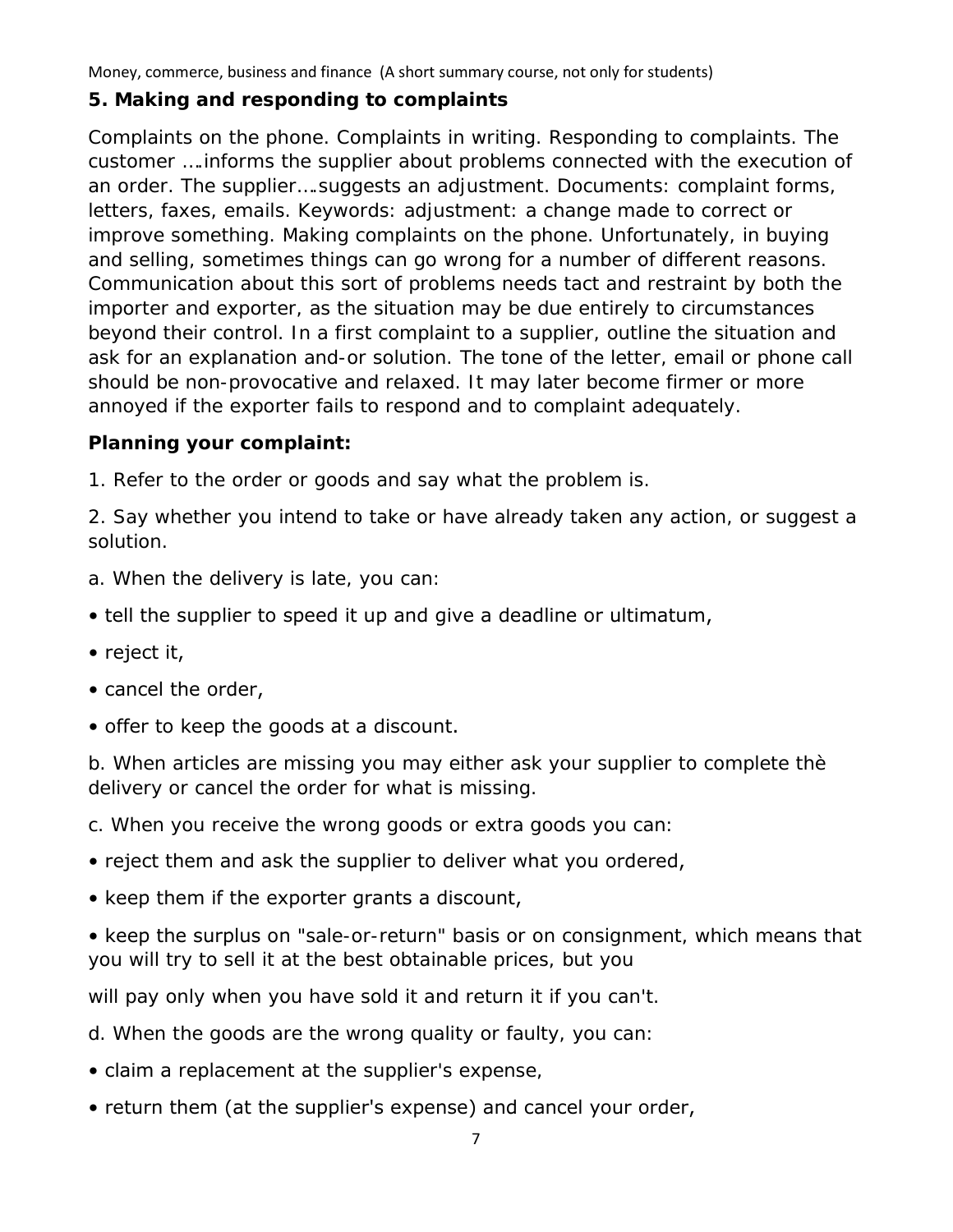• offer to keep them at a discount.

e. When you receive damaged goods, you have to find out who is responsible for the damage. For example, the exporter may not have packed the

goods correctly, or the carrier may have treated them roughly. In most cases you need to contact the insurers to recover the cost of the damaged

goods (and the lost profits) and you contact the suppliers for replacements, etc.

Responding to complaints:

Even if you feel that a complaint is unfounded, your reply should be polite and helpful. If the complaint is justified, you should try and put the matter right as quickly as possible.

# **Planning your letter or email**

**1.** Say that you have received your customer's complaint and summarise the problem.

**2.** Apologise and explain the cause of the problem, if appropriate.

**3.** Accept the customer's suggestion or give a counter-proposal.

a. When you have delivered the wrong goods or quantities, or something is missing, apologise and negotiate what to do

• with extra goods: the customer can return them or keep them with a discount or on consignment;

• with missing goods: reassure the customer that they will be shipped immediately;

• with the wrong goods: arrange to pick them up if the customer doesn't want to keep them (despite favourable terms you can offer as an incentive).

b. When your customer is unhappy with the quality:

• if you agree with your customer, you should apologise and agree to replace the goods, or, if the customer is willing to keep them, accept (or politely reject) their conditions;

• you may disagree and insist you fulfilled the order correctly (but bear in rnind the old saying that the customer is always right - even if you are sure you are right, do you want to lose future orders?).

c. When your customer complains that the goods are faulty, first investigate the matter. If the complaint is justified, apologise and accept any reasonable suggestion ths customer makes to put matters right.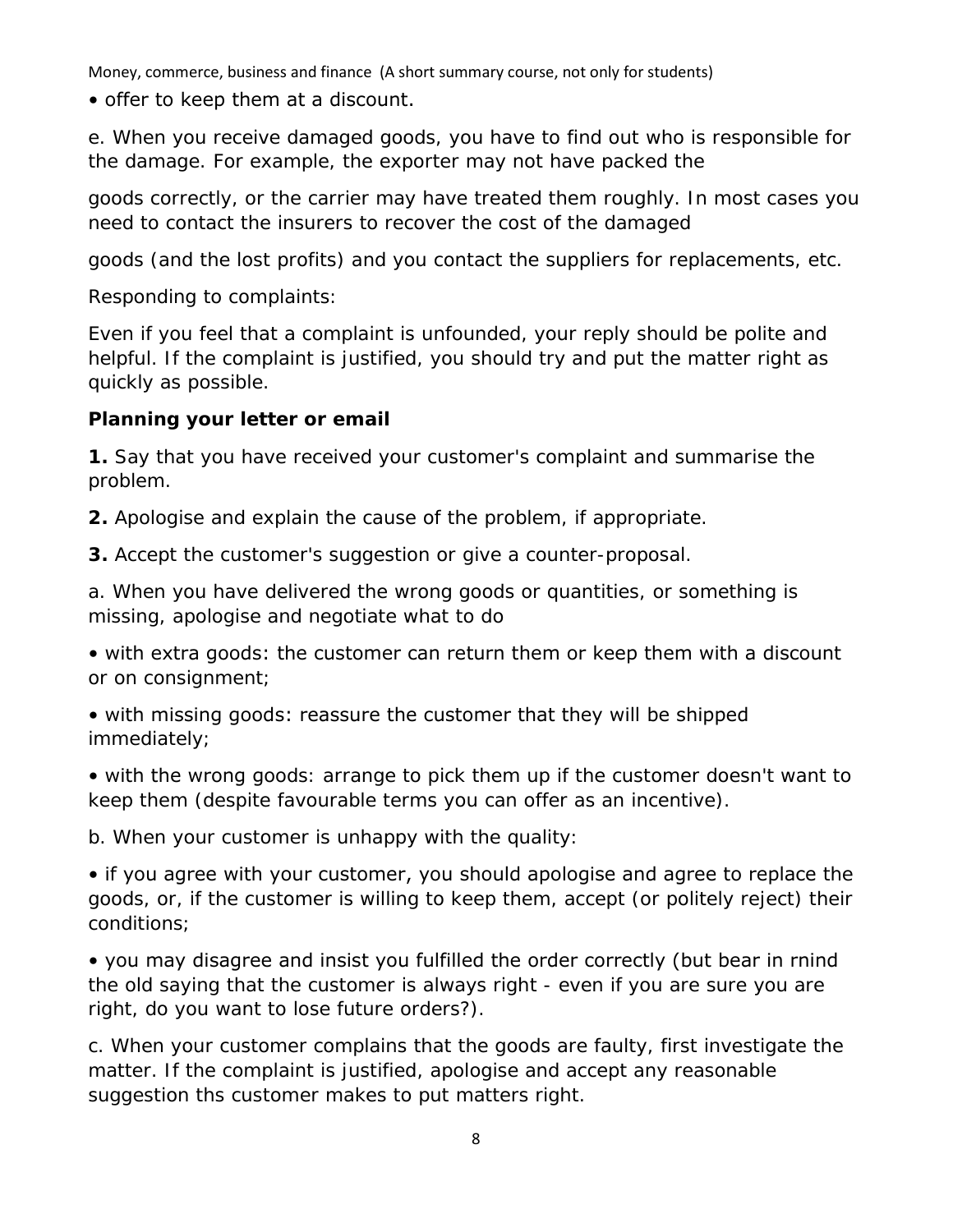Money, commerce, business and finance (A short summary course, not only for students) d. When the goods are damaged:

• if the goods get damaged in transit, your customers will deal with the insurers who covered the shipment.

You only have to give them a reply about any replacements required;

• if, however, the goods were damaged when they left your premises, you should apologise and replace them

**4.** Apologise again and refer optimistically to future business.

# **6. Payments problems**

Making and responding to requests for payments. Letter of reminder. Responding to letters of reminder. The customer….responds to the suppliers' reminder. The supplier…..reminds the customer about overdue payment and follows up as necessary. Documents: letters, emails, faxes. Keywords: bad debt: non-payment; overdue: late; reminder: communication to solicit payment; repay: pay off the debts.

**Late-paying customers.** European businesses and official bodies lose around 25 billion euro every year because they have to finance unnecessary credits. Latepaying customers put the companies they buy from at risk of cash-flow problems and even bankruptcy, and late and uncertain payment is a major barrier to free trade. Bad debt (non-payment) is an even bigger problem. The European average fluctuated between 1.7 and 1.9% of all invoices in the period between spring 2004 and 2007, with the countries in the Baltic region and Central Europe the riskiest places to do business (around 3%) and Scandinavia the least risky (around 1.1 %)

Letter of reminder. You must be very careful when writing a letter of reminder. You cannot be sure your clients are deliberately avoiding paying you: they may genuinely have forgotten, so you need to maintain a delicate balance between stating your request clearly and keeping your clients' goodwill. This is especially true for a first reminder. If it is a first reminder:

a. simply remind your client that payment is late. Give all relevant details like the invoice or account number, the due date and the sum owed;

b. to maintain goodwill, presume this was an honest mistake and make sure the client understands that this is a gentle reminder that payment is due;

c. confirm your belief that this is the case and that you look forward to receiving payment in the next few days.

If it is not a first reminder, you should write more firmly, also mentioning your previous letters, phone calls or emails and giving the dates. State the action you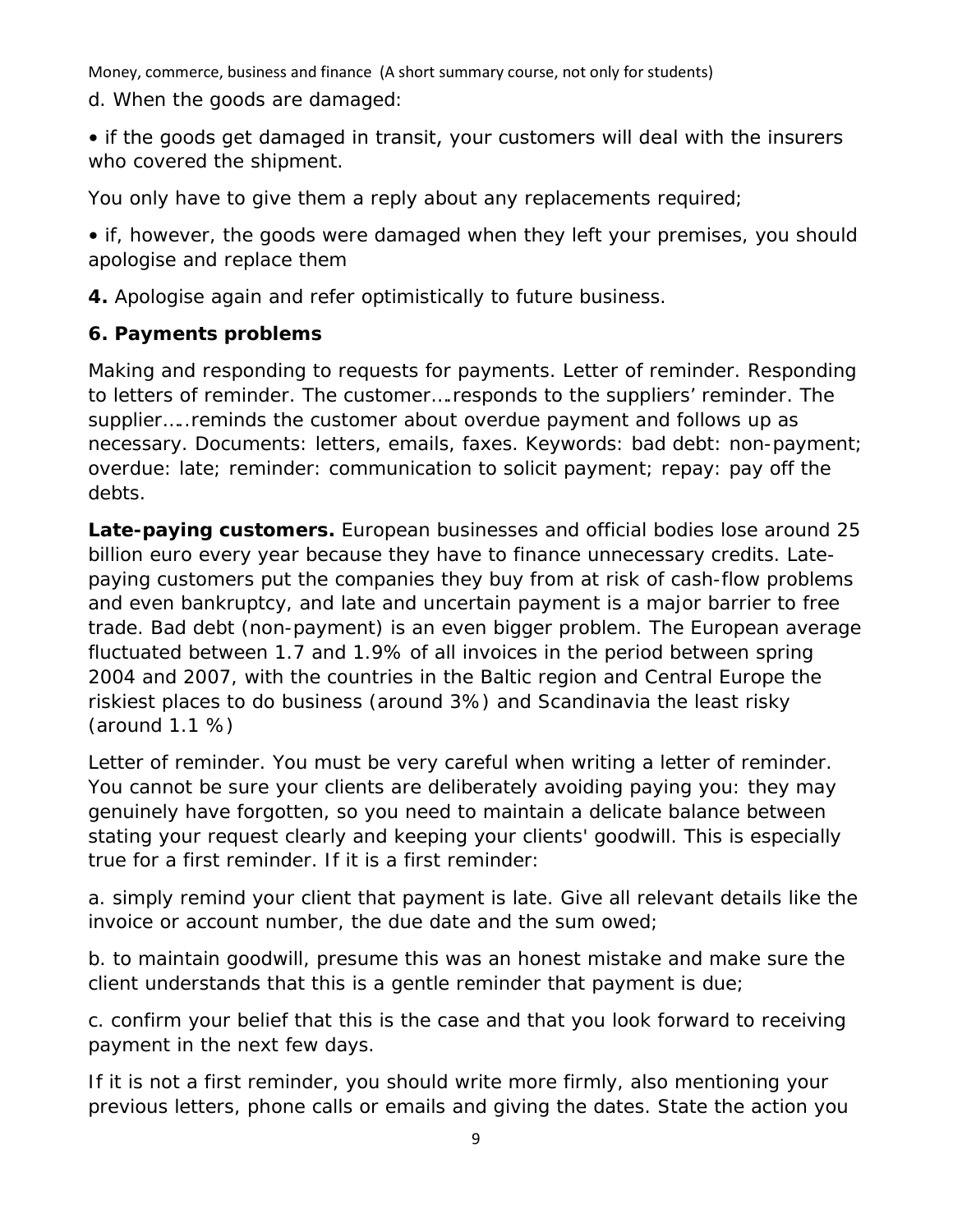want your customer to take and anything you intend to do (for example interrupt the supply of products or a service, etc.). Reminders get progressively firmer and may then threaten legal action.

**7. Job hunting.** Making an application. When you find a job you are interested in, you need to convince your potential employer that you are the right person to fill the position. You do this either by sending a CV, or by filling in an application form, which many employers prefer as it gives a standardised format and thus saves the recruiter time. The CV or form will normally be sent with a covering letter in which you draw attention to the reasons why you would be right for the job, highlighting your key skills, experience and education, and getting the attention of potential employers. The letter should also demonstrate that you have done your homework: including details specific to the job you seek shows that you have taken the time to consider the position, the company, and their needs. Lastly, it should demonstrate your writing and editing skills and make potential employers want to know more about you. Online forms, however, are often sent without a covering letter.

What are the main points to include in a curriculum vitae? The Curriculum Vitae is an outline of a person's educational and professional history, usually prepared for job applications (L, lit.: the course of one's life). A CV is the most flexible and convenient way to make applications. It conveys your personal details in the way that presents you in the best possible light and can be used to make multiple applications to employers in a specific career area. For this reason, many large graduate recruiters will not accept CVs and instead use their own application form. An application form is designed to bring out the essential information and personal qualities that the employer requires and does not allow you to gloss over your weaker points as a CV does. In addition, the time needed to fill out these forms is seen as a reflection of your commitment to the career.

What information should a CV include? Personal details, Normally these would be your name, address, date of birth (although with age discrimination laws now in force this isn't essential), telephone number and email. Education and qualifications, Your degree subject and university, plus A levels and GCSEs or equivalents. Mention grades unless poor!

Work experience, Use action words such as developed, planned and organised.

Even work in a shop, bar or restaurant will involve working in a team, providing a quality service to customers, and dealing tactfully with complaints. Don't mention the routine, non-people tasks (cleaning the tables) unless you are applying for a casual summer job in a restaurant or similar.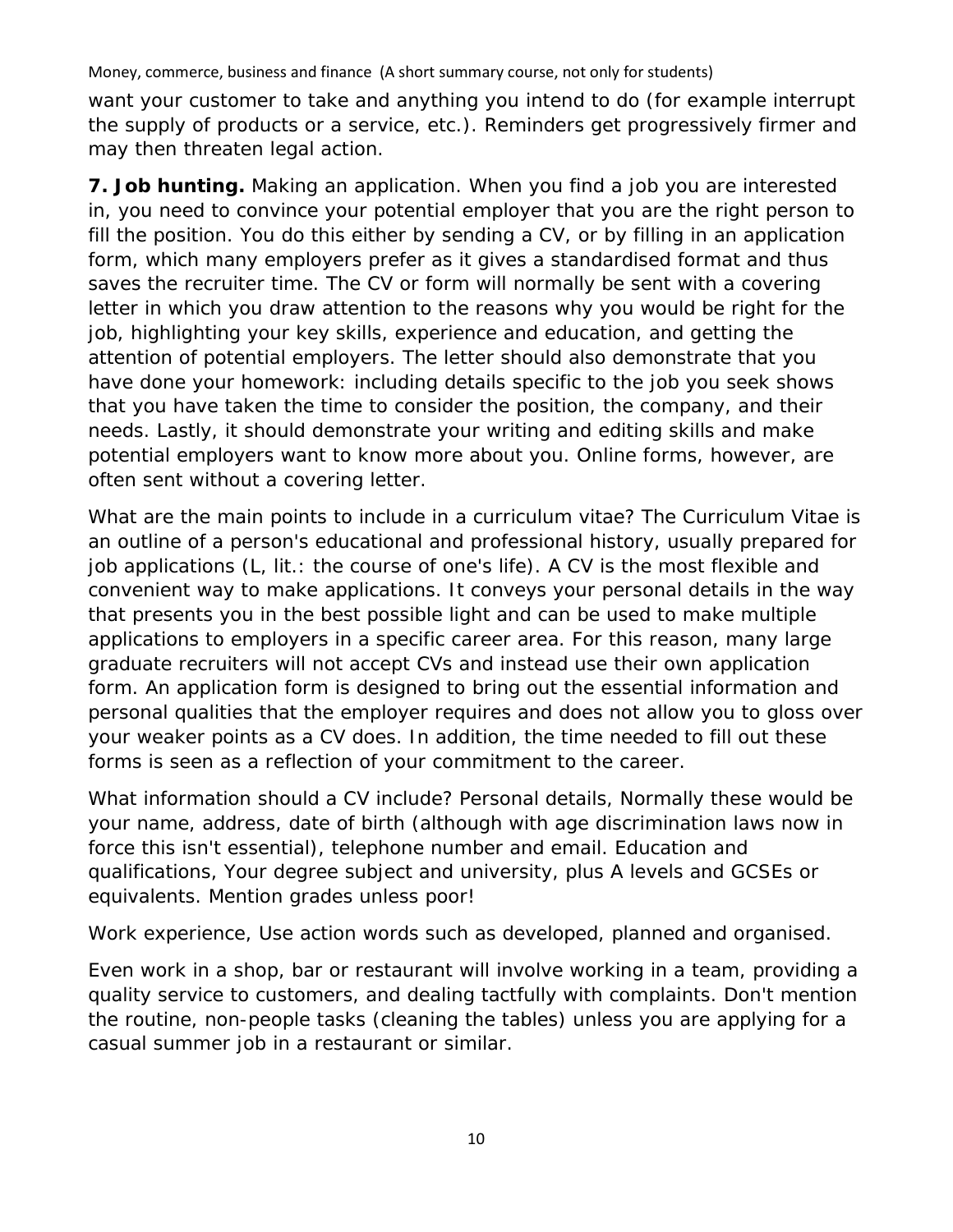Try to relate the skills to the job. A finance job will involve numeracy, analytical and problem solving skills so focus on these whereas for a marketing role you would place a bit more more emphasis on persuading and negotiating skills.

Interests and achievements, Keep this section short and to the point. As you grow older, your employment record will take precedence and interests will typically diminish greatly in length and importance. Don't put many passive, solitary hobbies (reading, watching TV, stamp collecting) or you may be perceived as lacking people skills.

Show a range of interests to avoid coming across as narrow : if everything centres around sport they may wonder if you could hold a conversation with a client who wasn't interested in sport. Hobbies that are a little out of the ordinary can help you to stand out from the crowd: skydiving or mountaineering can show a sense of wanting to stretch yourself and an ability to rely on yourself in demanding situations.

Any interests relevant to the job are worth mentioning: current affairs if you wish to be a journalist; a fantasy share portfolio such as Bullbearings if you want to work in finance.

Any evidence of leadership is important to mention: captain or coach of a sports team, course representative, chair of a student society, scout leader.

Anything showing evidence of employability skills such as teamworking, organising, planning, persuading, negotiating etc.

Skills. The usual ones to mention are languages (good conversational French, basic Spanish), computing (e.g. "good working knowledge of MS Access and Excel, plus basic web page design skills" and driving ("full current clean driving licence").

If you are a mature candidate or have lots of relevant skills to offer, a skills-based CV may work for you

Referees. Normally two referees are sufficient: one academic (perhaps your tutor or a project supervisor) and one from an employer (perhaps your last part-time or summer job). See our page on Choosing and Using Referees for more help with this.

**8. Business** The occupation, work, or trade in which a person is engaged. Commercial, industrial, or professional dealings. A commercial enterprise or establishment. Volume or amount of commercial trade. The business of America is business. The organization of business. Sole traders. Partnerships. Limited companies. Cooperatives (co-op) The growth of business. Mergers. Takeovers. Acquisitions. Joint Ventures. Multinationals. The structure of a company. Board of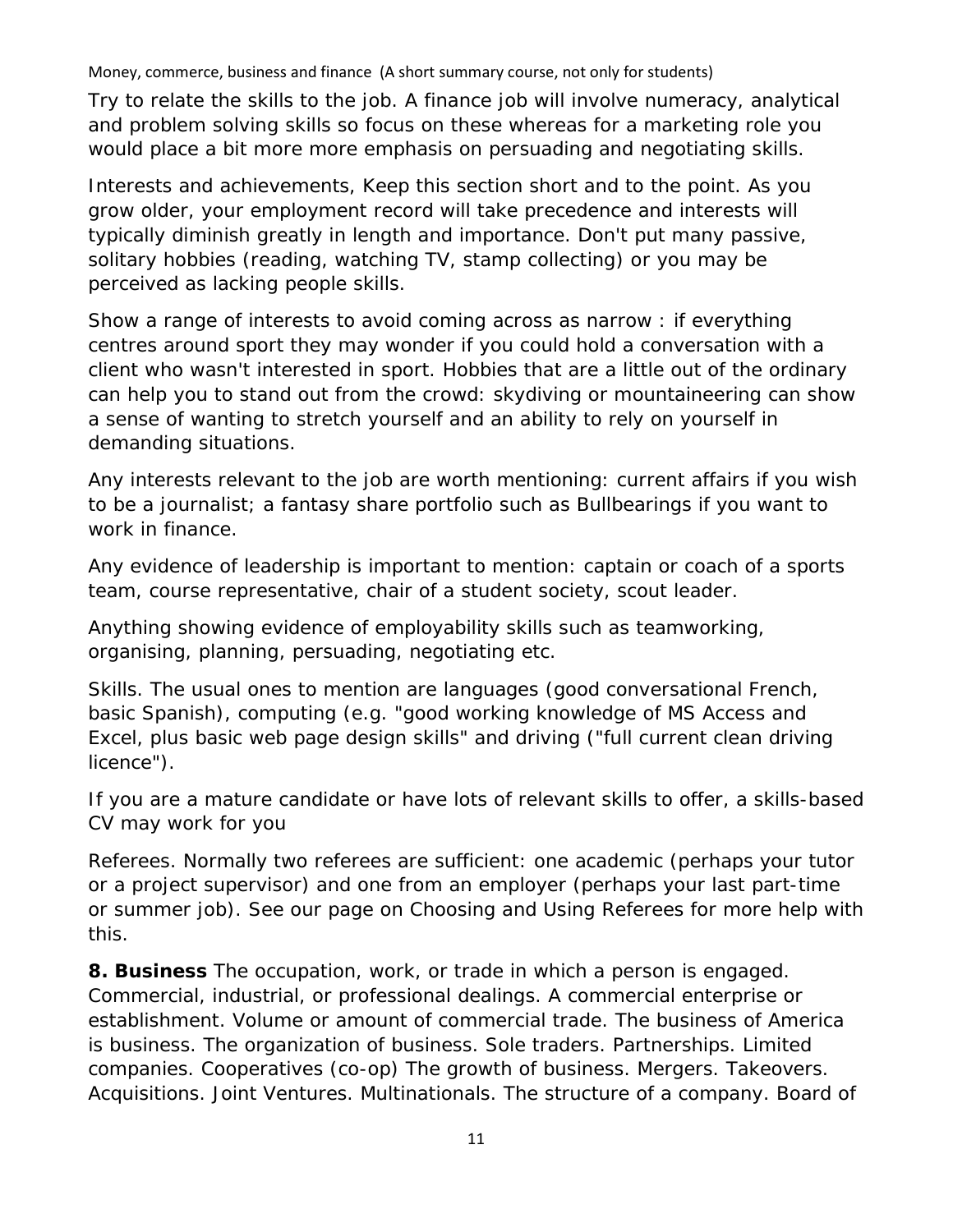directors. Managing director. Sales manager. Marketing manager. Human resources manager. Purchasing manager. Production manager. Finance Manager. Information Systems Manager. Business transaction. Speaking business. Writing business. Business Communication. Enquiries and replies. Offers and replies. Orders and replies, modification and cancellation of orders. Complaints and replies. Reminders and replies. Methods of payments. See also "factoring" and so on.

Synonyms: business, industry, commerce, trade, traffic. These nouns apply to forms of activity that have the objective of supplying commodities. Business pertains broadly to commercial, financial, and industrial activity: decided to go into the oil business. Industry entails the production and manufacture of goods or commodities, especially on a large scale: the computer industry.

Commerce and trade refer to the exchange and distribution of goods or commodities: laws regulating interstate commerce; involved in the domestic trade. Traffic pertains in particular to businesses engaged in the transportation of goods or passengers: renovated the docks to attract shipping traffic. The word may also suggest illegal trade: discovered a brisk traffic in stolen goods.

**9. Entering Foreign Markets.** Market factors are the main reason companies decide to start doing business abroad. As their domestic markets become saturated, they turn to vast untapped markets in other countries, particularly in the developing world, where in countries like China increasing affluence brings new potential customers for all sorts of consumer goods that people in the developed world already have. Obviously there are risks involved: unfamiliar market conditions lead many companies into making basic errors and failing, or there may be political risks like corruption, War and civil unrest. How to enter foreign markets:

• risks can be limited by selling franchises to entrepreneurs who are given the right to sell a product or service in return for a share of the profits or a fee. This means it is the franchisee who makes the investment and takes the risks; • selling products to an import company which then resells them in their local market is also a relatively risk-free method of entering foreign markets; • local agents can be appointed to represent a company In return for commission on sales. Choosing the right agents is important as they should he familiar with the market and local regulations and also be able to check the credit-worthiness of potential clients; • opening a branches or setting up a subsidiary is far riskier, even with local investors, as both options require heavy initial Investment;

• joint ventures with a local partner operating in a related field are also expensive, but have the advantage that the local partner knows the market, and expenses, risks and useful local contacts are shared.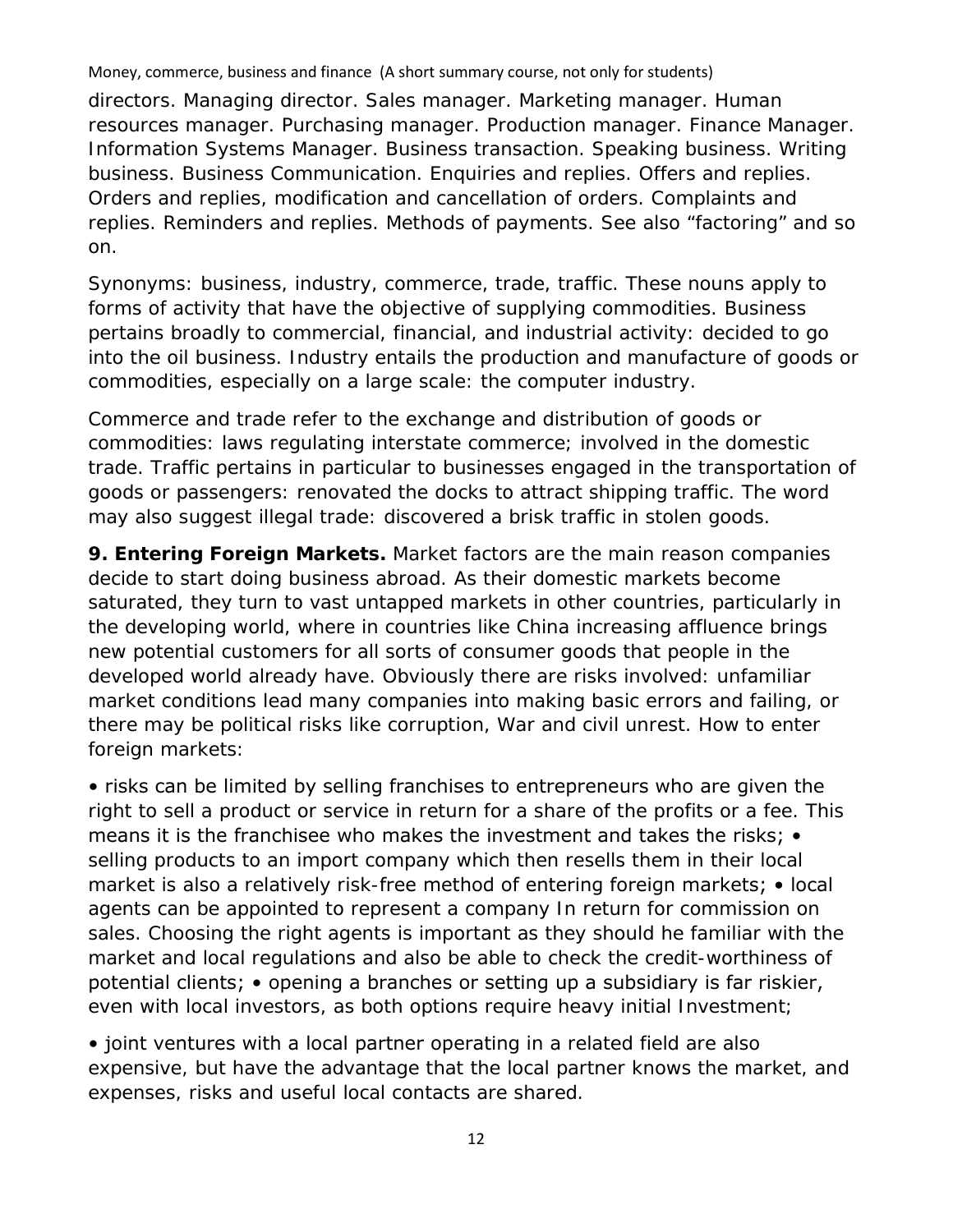International Trade. Goods can be made or produced in one country and sent to another to he sold: this is known as exporting. China, for example, exports clothes to much of the EU.

Importing, on the other hand, is when goods are brought into a country to be sold there, so we can say the EU imports clothes from China. The balance of trade is the difference between how much a country exports and how much it imports. If a country exports more than it imports, it is said to have a trade surplus; if it imports more, it has a trade deficit. The balance of trade includes goods - visible exports and imports like food, machines, etc. - and services like tourism and banking, called invisible exports (because you cannot see what is sold) which bring in invisible earnings. A country's balance of payments is the difference between the money coming into a country and the amount going out. If more money comes into a country than goes out, there is a balance of payments surplus; if more money goes out, there is a balance of payments deficit. The balance of trade and the balance of payments are the methods used for talking about a country's volume of international trade

**International organizations for global trade**. To counteract protectionism and enforce a fair balance in global trading practices, a number of supranational organizations have been established, of which the World Trade Organization (WTO) is the most important. 'The WTO aims to ensure that global trading respects agreements designed to eliminate trade harriers and avoid trade distortion. The authors of these agreements are the member governments themselves - the agreements are the outcome of negotiations among members. This means that when a member government feels another is violating an agreement or a commitment that it has made in the WTO in any way, it can appeal to the WTO. Ultimate responsibility for settling disputes also lies with member governments, through the Dispute Settlement Body. THE WORLD TRADE ORGANIZATION • Location: Geneva, Switzerland

- Established: 1st January 1995 memberships: 151 countries as of August 2007
- Function: it is a permanent organization ruling on international trade disputes.

Other important international organizations are the International Monetary Fund (IMF) and the World Bank (WB).The two were set up in 1994 to provide loans and encourage growth and stability in developing countries, but there is a lot of criticism about how the two organizations try to achieve these very valid goals. The primary mission of the IMF is to provide short-term financial assistance to countries experiencing serious financial difficulties, but IMF loans usually come with conditions, like decreased government spending and privatisation of vital national resources, which in many cases have left countries in worse states than those they were in before implementing the IMF reforms.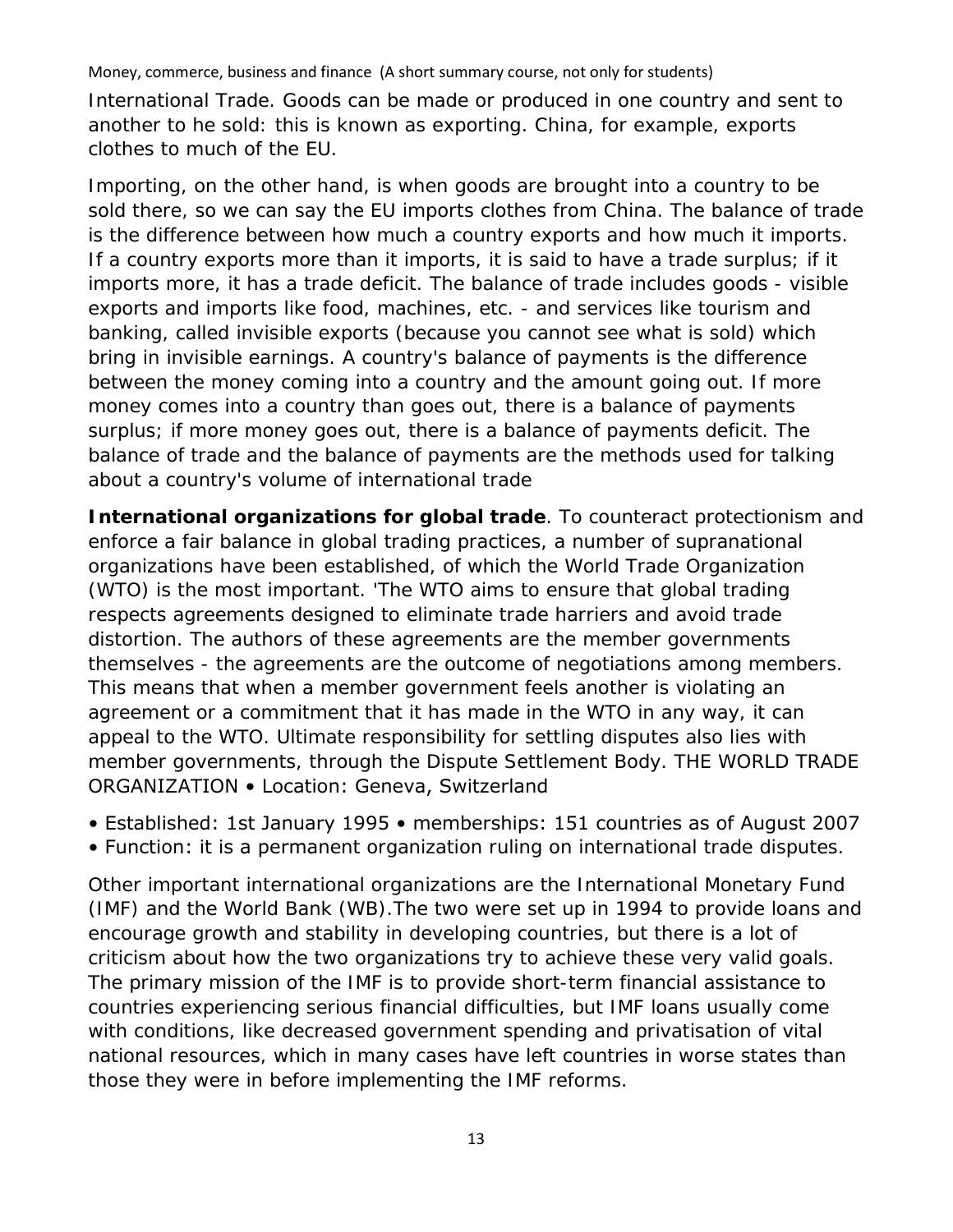The World Bank, which provides low-interest loans to poor countries for development projects, has often been criticised for encouraging major infrastructure-building programmes, regardless of the sometimes enormous negative impact on the environment and local ecosystems.

Trade Blocs. There are enormous economic interests at stake in the world of trade and commerce. National producers want to protect their home markets so governments are under pressure to pass restrictive laws or subsidise, products, thus distorting trade. Free-trade areas have been established to promote trade between countries but behave much like national markets in that even as they eliminate internal trade barriers, they maintain external ones. The European Union (EU), the North American Free Trade Agreement (NAFTA), the association of South-East Asian Nations (ASEAN) and MERCOSUR in South America are all important trade blocs.

#### **10. Payments in International Trade.**

**Risk assessment.** More risk is involved in international trade than in home trade and exporters have to take into account a number of factors when specifying payment methods. These include the importer's credit standing, the country in which he operates and the degree of trust the seller has in him. If the buyer is rated negatively for any of these factors, the exporter will select a method of payment which makes the transaction safer for him, such as payment in advance. If the buyer is rated positively, the exporter will usually grant a more favourable form of payment, such as open account. Exporter Higher risk decreasing methods of payment are as follows: open account; bank transfer; clean bill collection; documentary collection; letter of credit; payment in advance. On the contrary importer higher risk decreasing methods of payments are: payment in advance; letter of credit; documentary collection; clean bill collection; bank transfer; open account.

**Open Account.** Open account terms are the least secure form of payment for the exporter. They are only granted to regular, reliable customers who agree to pay within a specific time. This is usually 30, 60, or 90 days after the invoice date. When goods are delivered at regular intervals, a customer may be granted monthly or quarterly credit terms. He will receive a statement of account S/A, a document which contains a list of all the transactions that have taken place during a fixed period of time and shows the amount owed by the buyer.

**Payment in advance.** This form of payment is generally used with contracts which require large investments, such as the construction of dams, pipelines or motorways. It isn't used very much in international trade because it is particularly unfavourable to the buyer. For small orders from new customers, two methods can be used, cash with order (CWO) and cash on delivery (COD). You state when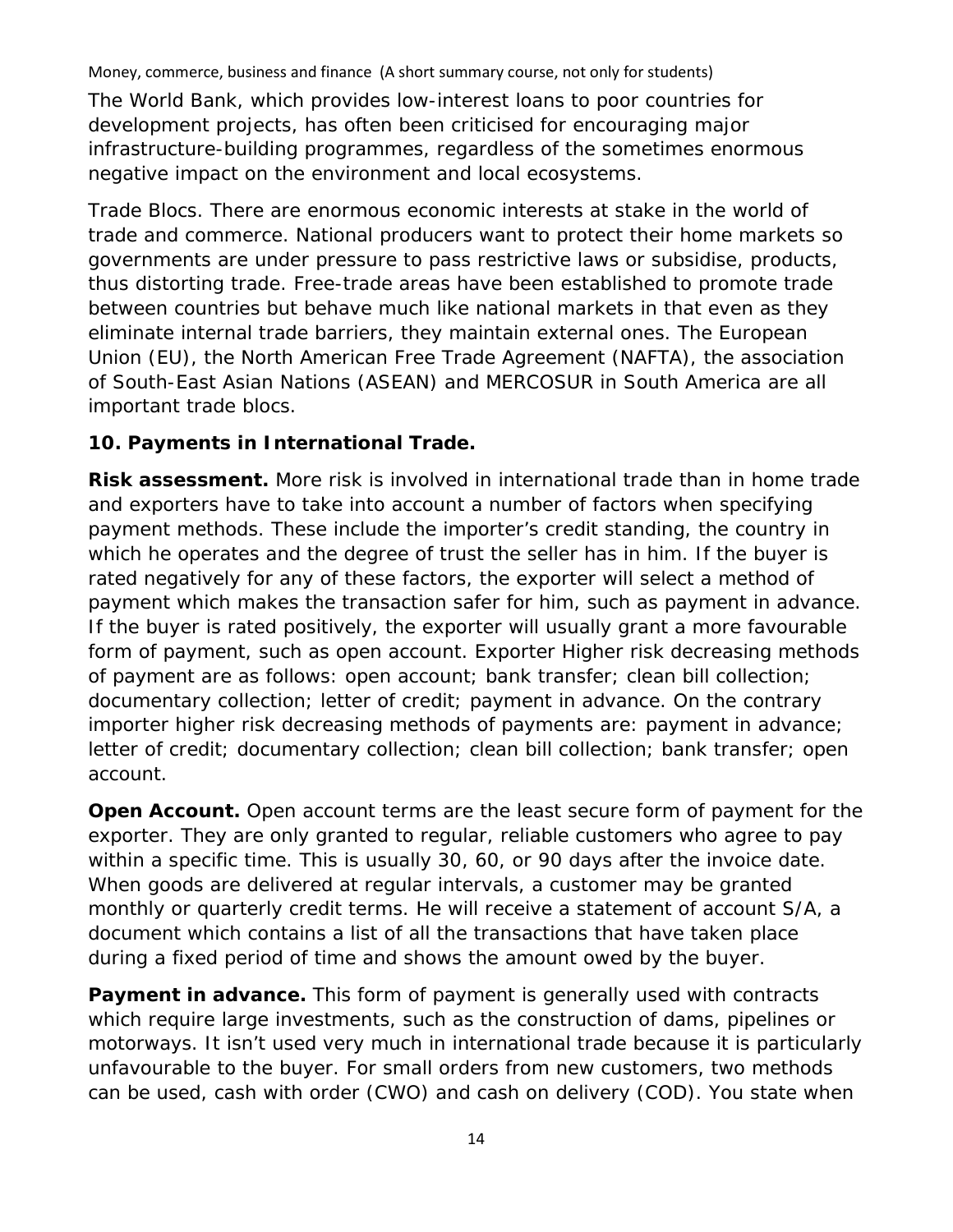Money, commerce, business and finance (A short summary course, not only for students) and how your customer must pay by giving payment terms. The main terms relating to these payment are:

**- Cash With Order (CWO)**: payment is due when the order is placed. This tends to be used for small orders or goods made to order as the buyer risks the order not arriving, being substandard or late;

**- Cash On Delivery (COD)**: the importer pays the invoice when it arrives with the order, which is delivered at the exporter's expense. It is a popular means of payment for trade within the EU as it avoids complicated bank transactions, but it involves some risk for the exporter;

**- Documentary Collection**: when shipping documents are required in an international transaction, the method of payment is known as documentary collection. For this payment method the exporter still draws a B/E, which has to be signed and accepted by the importer before any goods are sent. Once the goods have been despached, however, the exporter sends the B/E plus all the relevant shipping documents: the invoice (fattura); the bill of landing (B/L) (polizza di carico) and the insurance policy to his bank. The exporter's bank forward the shipping documents to the importer's bank when the B/E has been paid (Documents against payment D/P), or payment has been guaranteed at a later stage (Documents against acceptance D/A).

this is advantageous for both the importer and the exporter: • the importer pays for the goods or accepts the draft` when the goods are ready to be shipped and he can examine the documents and check if the order has been correctly fulfilled; • the exporter carries out the order and ships the goods knowing that the importer will collect them only after paying the invoice, or undertaking to pay by accepting a draft. As soon as the supply is ready for shipping, the exporter gives his bank the documents relating to the goods (the shipping documents) and a Bill of Exchange.

There are two types of **Documentary Collection**: • Documents against Acceptance (D/A): this states that on shipping the goods the exporter will be paid at a future date. The customer receives the shipping documents when he accepts the Bill of Exchange; • Documents against Payment (D/P): this states that when the buyer receives the documents (the invoice, the transport documents and the insurance policy) which give him ownership of the goods, he pays the Bill of Exchange; - Documentary Credit, also known as Letter of Credit (L/C). A letter of credit is a letter from a bank guaranteeing that a buyer's payment will be received on time and for the correct amount. If the buyer is then unable to pay for the purchase, the bank has to cover the payment. The letter of credit specifies all the terms of trade involved in the transaction: a detailed description of the goods, the time and place of delivery, the documentation required, etc. When these sales terms have been met and the documents have been submitted to the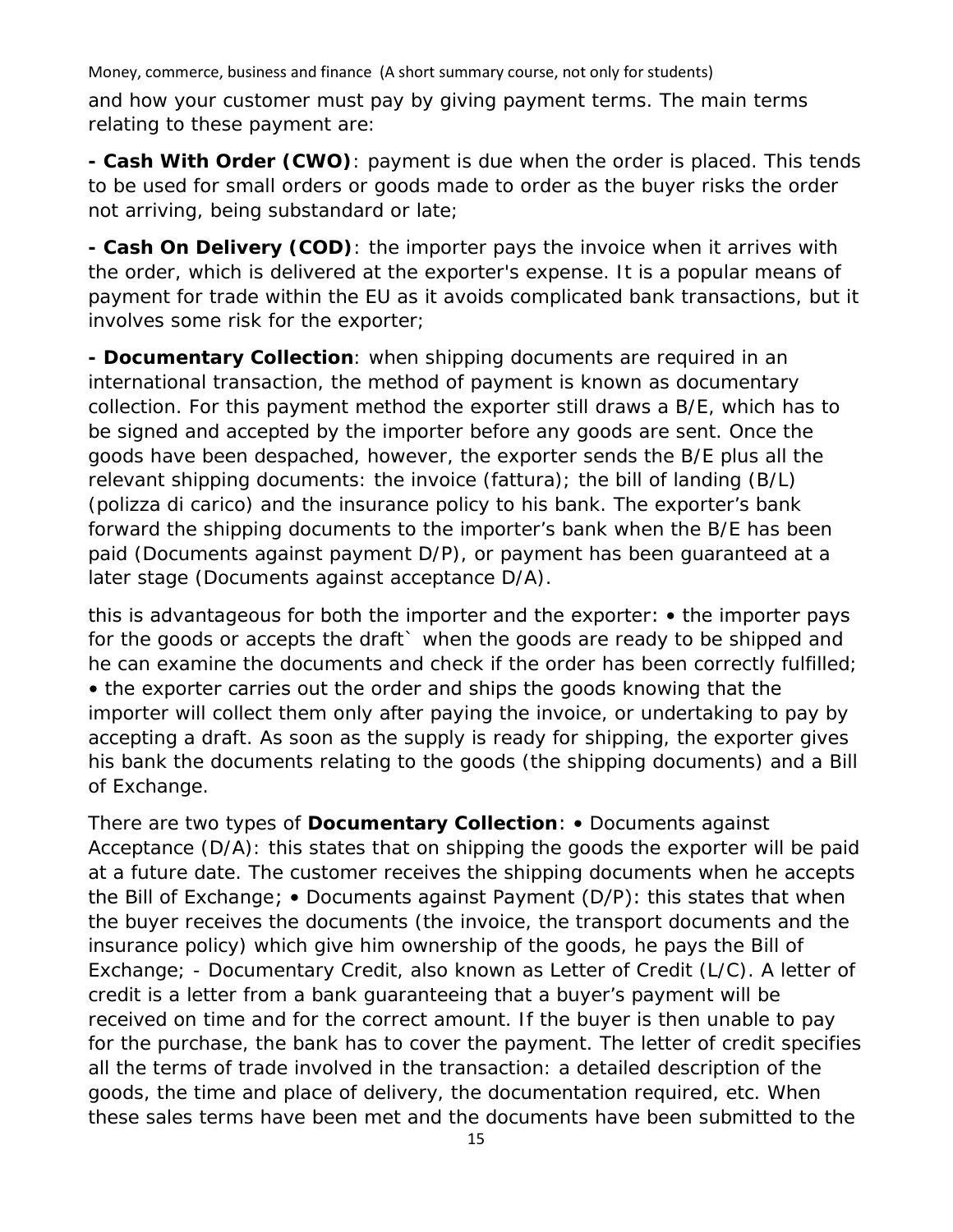importer's bank, the credit is released and the supplier is paid. This method of payment is secure for both the importer and the exporter because the banks involved have to check the documents carefully and then make the payments in accordance with the terms specified in the L/C. Letters of Credit are expensive and so not used for small sums of money or for regular and trusted customers, but are among the most secure and financially flexible instruments available to international traders because: • the importer knows that the bank will check the documents to make sure that the order has been filled correctly; • the exporter fills the order knowing that he will be paid without delay if the documents he gives to the bank satisfy the credit terms. A confirmed irrevocable letter of credit gives the maximum protection. This is because the buyer cannot cancel it without the exporter's permission. It is especially useful in high risk markets where payments might be restricted by events such as economic crisis or military action.

**- Open Account**: this allows trusted customers to pay periodically for goods already supplied. There is no pre-payment or other form of security to protect the exporter: the importer receives the goods and pays after a specified number of days. If deliveries are regular, the exporter issues a statement of account detailing the transactions for that period and the amount due. The statement of account is often used as a polite reminder that some payments are overdue. As well as the statement of account, customers may receive: • a Credit Note which is sent to customers who are owed money, either because they have paid more than they should have, or because they have returned goods they have already paid for; • a Debit Note which is a written record showing that the customer owes money, for example because they have been invoiced for less than the correct amount.

#### **Methods of Payment**

The final operation of a sales transaction is payment. The Bill of Exchange (B/E) or draft. Usually a bill of exchange is a document that orders a bank (the importer's bank) to pay a sum of money to another bank (the exporter's bank). The B/E also specifies when the payment must be made. This can be made at sight (sight draft, tratta a vista) or at a fixed future date, a term draft (tratta a scadenza). It can also be used as a form of credit for the importer because he can receive the goods but pay for them at a later date. It is a very common method of payment in international trade because it is a relatively simple procedure and doesn't require the attachment of any shipping documents. It is a written order whereby a person, the drawer (traente), requires another person, the drawee (trattario), to pay on demand, or at a future date, the sum of money stated to a third person, the payee. The drawer is the person who issues the order of payment. If he puts his name on the draft, he is the beneficiary. If he puts another person's name, he wants the money to be paid to that person.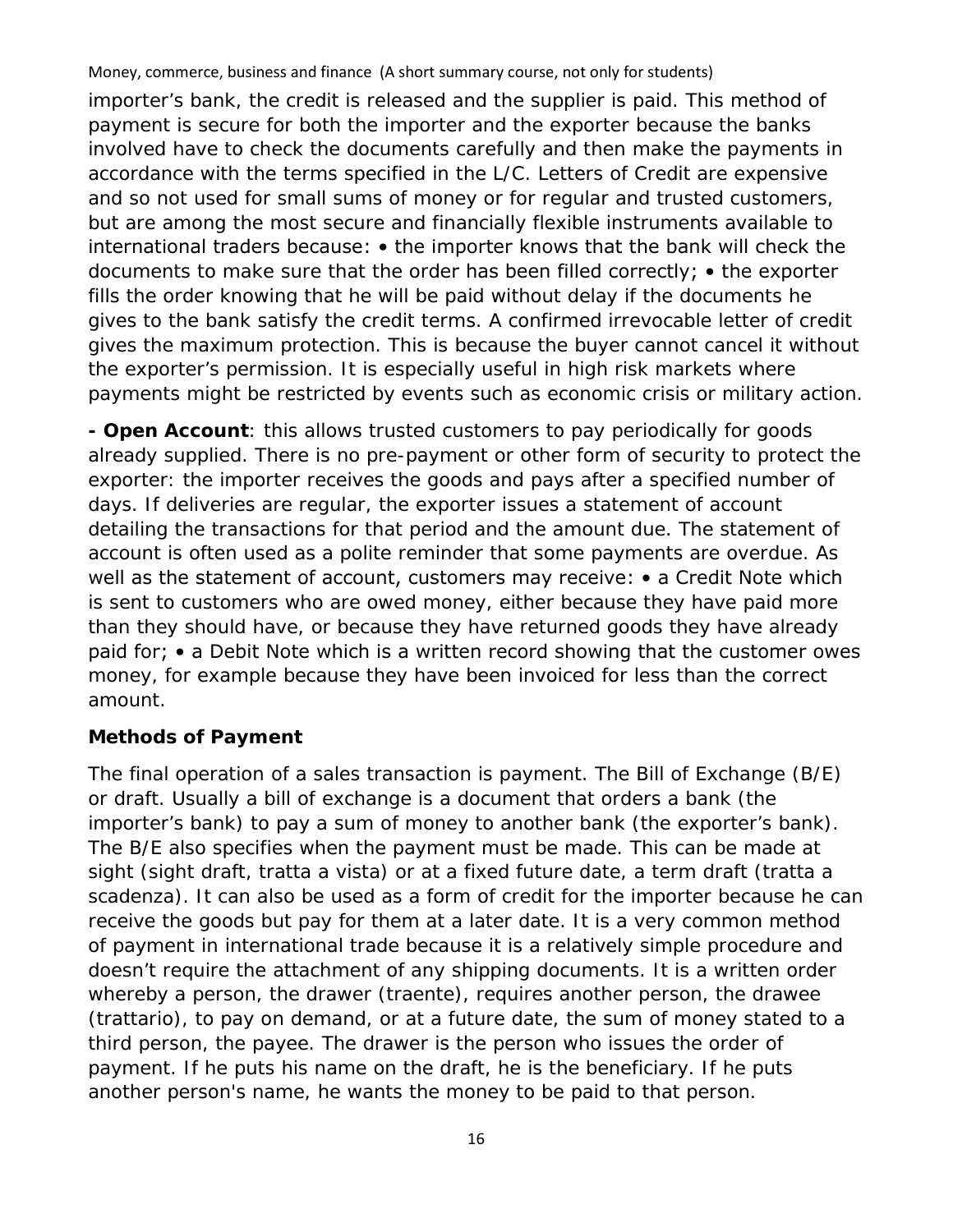The drawee is the person who pays the sum of money. He is the debtor. The payee is the beneficiary, the person who will cash the money. The payee and the drawer may be the same person.

The time of payment, called the maturity, may vary: • a draft at sight can be cashed at any time; • a draft at 30/60/90 days can be cashed 30/60/90 days after receiving it; • if a date is written on it, that is when it can be cashed. The acceptance is an essential requirement of the draft. You can't demand payment if the drawee doesn't agree to pay. When you have drawn up a draft, you send it to the drawer. The drawee writes accepted followed by his signature across the face of the draft. The acceptance is the official engagement to pay the draft when it falls due. If the drawee writes the name of a bank on the draft, the draft is domiciled with that bank and the payee will have to go to that specific bank to collect the money. The Bill of Exchange is negotiable: it can be transferred by endorsement to another person who becomes the new beneficiary. The payee (the endorser) transfers his rights to another person (the endorsee) by signing the back of the bill. The payment The payee can dispose of a draft in different ways: he can wait for maturity and then ask the drawee to honour it; lie can rise it to pay a debt by endorsing it to another payee; he can discount it with the bank, i.e. he can sell it to his bank which will give him cash less a percentage. The bank transfer is the most common, fastest, and one of the simplest - and cheapest in terms of banking charges - ways of making a national or international payment. It Is an irrevocable and unconditional order of payment. The money is taken directly from the debtor's account and put into the creditor's. If the payment is urgent, the most common means for banks to transfer money nowadays is through SWIFT (Society for Worldwide Interbank Financial Telecommunications), a non-profit organisation with a computer system allowing same-day transfers. The debtor goes to his or her bank (or, increasingly, this can be done online) and fills in a form stating how much money has to be transferred and who it is to go to. For this the payee's bank details are necessary:

**- Bank and branch** - BIC (Bank Identifier Code) - IBAN (International Bank Account Number) - BBAN (Basik Bank Account Number) for national transfers.

Cheques are used only for small sums and are not considered a very secure method of payment as they may bounce - in other words, not be covered, which means that the person who tries to cash the cheque is not paid. It is also a slow method of international payment as exporters generally wait until a cheque has been cleared before shipping goods, and this can take weeks.

Credit cards are used particularly when buying on the Internet or by phone, as it is sufficient to give the card number and expiry date to make a payment. This, of course, means that there is considerable risk of fraud: cards can be stolen or cloned, or card numbers and other details may be copied. The risk, along with the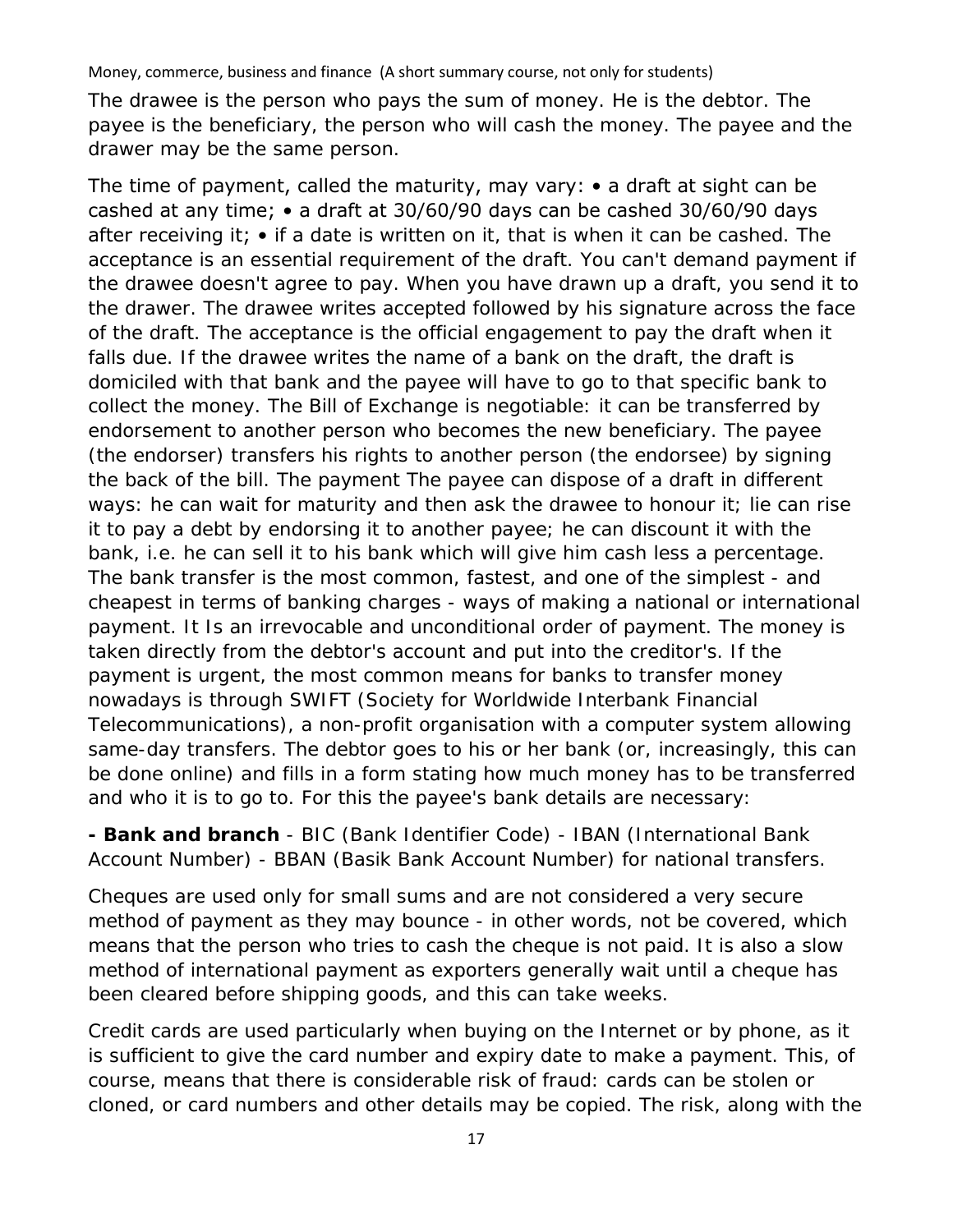Money, commerce, business and finance (A short summary course, not only for students) fact that credit card companies charge the seller a percentage of the sum paid,

means that cards are only used for relatively small payments.

Ebanking. Electronic banking, or ebanking as it is widely known, is an umbrella terns for the system whereby people perform banking transactions electronically, instead of having to go to the brick-and-nlortar institution. Most traditional banks nowadays also offer I an ebanking option for slaking payments, transferring money or just keeping an eye on the balance in accounts. There are various types of ebanking, for example: Internet or online banking, done, as its name suggests, through the Internet; computer or home banking, carried out via a customer's computer

which connects to the bank's software, or phone banking. Many banks offer a combination of these services, but the most important and widely used forni of ebanking nowadays is Internet. "I 'his is an offshoot of computer banking and allows users to perform banking operations 24/7 front anywhere in the world where there is an Internet connection. No special software is needed, but security is still a major concern. Protection through single-password authentication, as in most secure Internet shopping sites, is not considered secure enough for banking applications in sonic countries, as passwords can be copied or lost, so many online banks inpose a second layer of security, often single-use passwords or devices generating single-use passwords. "There has been considerable growth in the number of virtual or Internet banks which only exist via the Web and do not have physical branches. They generally have lower operating costs than brickand-mortar ones and are thus often able to offer their customers higher-yielding accounts on investments and lower costs.

**Financing Services for International Trade.** International commerce needs financing as exporters often have to wait a long time before being paid and may have considerable expense during that period. The following are ways in which exporters can finance their activities. Export financing. If exporters receive a large order, but need financial support as it may be necessary to buy new machinery or a big stock of raw materials, their bank may help by providing a loan on which it will obviously be necessary to pay interest. The bank will want to check the contract of sale and will demand security. The exporters will pay the loan back when they are paid by their customers.

**Factoring.** Often referred to as accounts receivable financing, factoring is when exporters sell the money they are owed (in the form of invoices) to a "factor", usually a pool of banks, insurance companies or private factoring companies, for the face value of the sold accounts receivable, less a factor's fee. The factor then recovers the full amount from the importer. This can be done with or without recourse: without recourse means that the factor cannot claim money from the exporters if the debtor does not pay.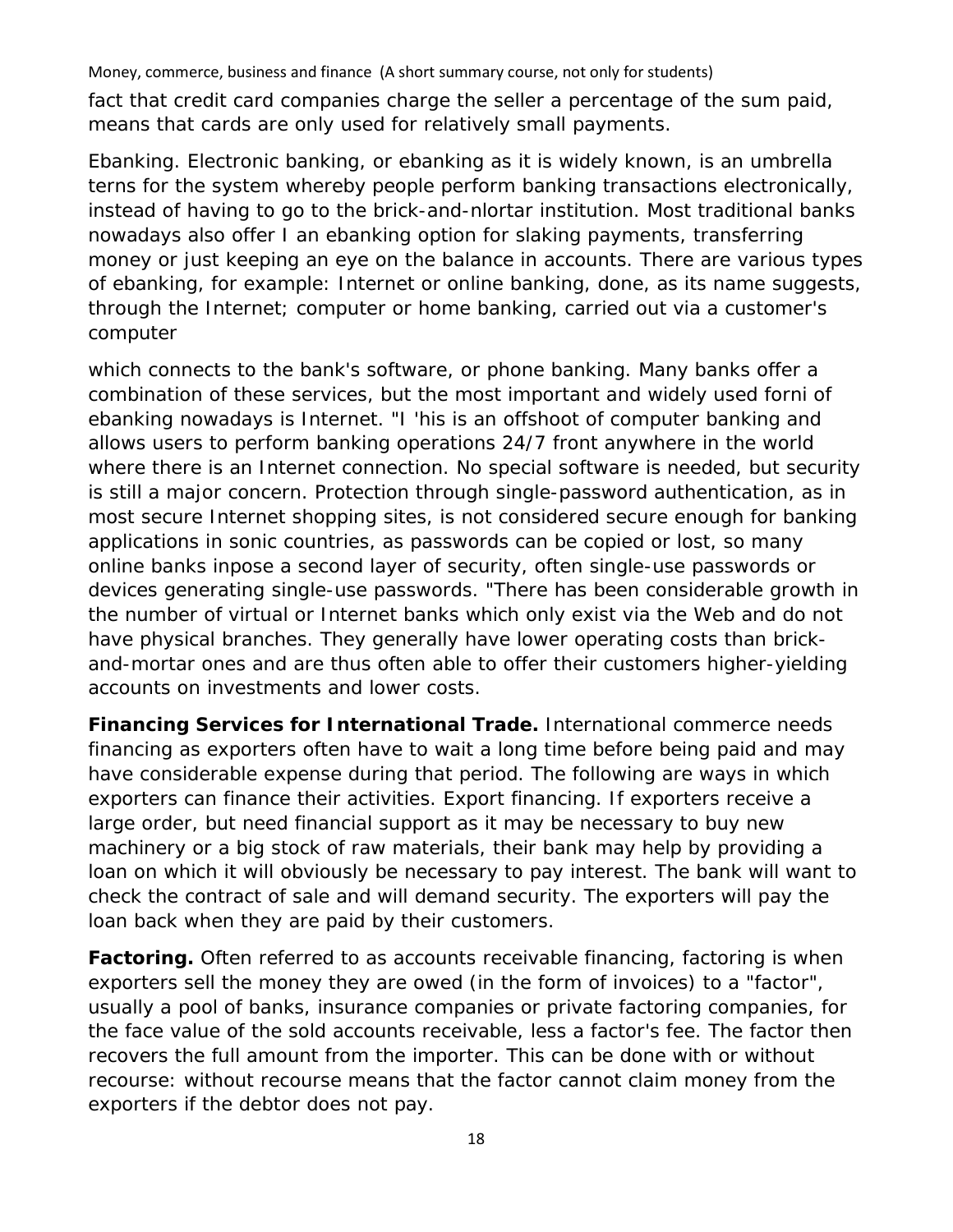**Leasing.** This is a form of financing used in both domestic and international trade and means the buyer pays for consumer durables like cars or computers in instalments. An international leasing company pays the exporter for the goods in advance, and thus becomes the new owner. The company then leases the goods to the importer, who pays for the right to use them for the duration of the lease.

Insurance. The purpose of insurance is to cover risks like fire and theft, but also injury to employees and third parties (liability insurance). In international trade, insurance allows trading partners to obtain compensation if goods get lost or damaged. In the warehouse, goods are usually covered by general property insurance. When they leave the warehouse, however, special cover must be taken out because of the new risks they run while in transit.

Who pays for insuring the goods? The INCOTERM clause mentioned in the offer, order and confirmation of order (CIF, CIP, Ex Works...) states this. However, it is usually the exporter who insures the shipment. This cost is recouped by entering the relative amount in the invoice, unless it was already included in the quotation (CIF, for example). When the insurance is arranged by the forwarders, it is included in their invoice together with the cost of the other services they provide.

The contract stipulated with an insurance company is called an insurance policy. The insurance policy is one of the shipping documents (the others are the invoice and the document of carriage) given to the importer's bank when Documents against Acceptance (D/A) or Documents against Payment (D/P) terms (see Finance and payments, p. 225) have been negotiated. The insurance company is referred to as the insurers, or underwriters, the company taking out the insurance is called the insured and the money paid for the insurance is called a premium. In exchange for the premium, the insurers agree to 1 compensate the insured if something happens to the goods insured and they have to make a claim. The premium is calculated on the basis of • the value of the goods, as declared by the insured; • the risk: the premium on perishable or fragile goods, for example, is higher than that applied to durable articles, as damage is more probable; • the extent of the cover required. The more risks are covered by the policy, the higher the premium. In general, the value insured not only covers the value of the shipment, but also the freight, the cost of the premium and the expected profit obtainable from the sale of the goods. This means that the importer can be sure not to lose money if something happens to the goods.

**11. Documents in International Trade.** Doing business internationally requires more paperwork than trading within a single country. Some documents used in home and international trade are the same, but there are others required solely for import and export. The invoice. The most important document in both national and international trade is the invoice. This is the demand for payment for the goods supplied. It is normally issued in several copies, as it is also needed by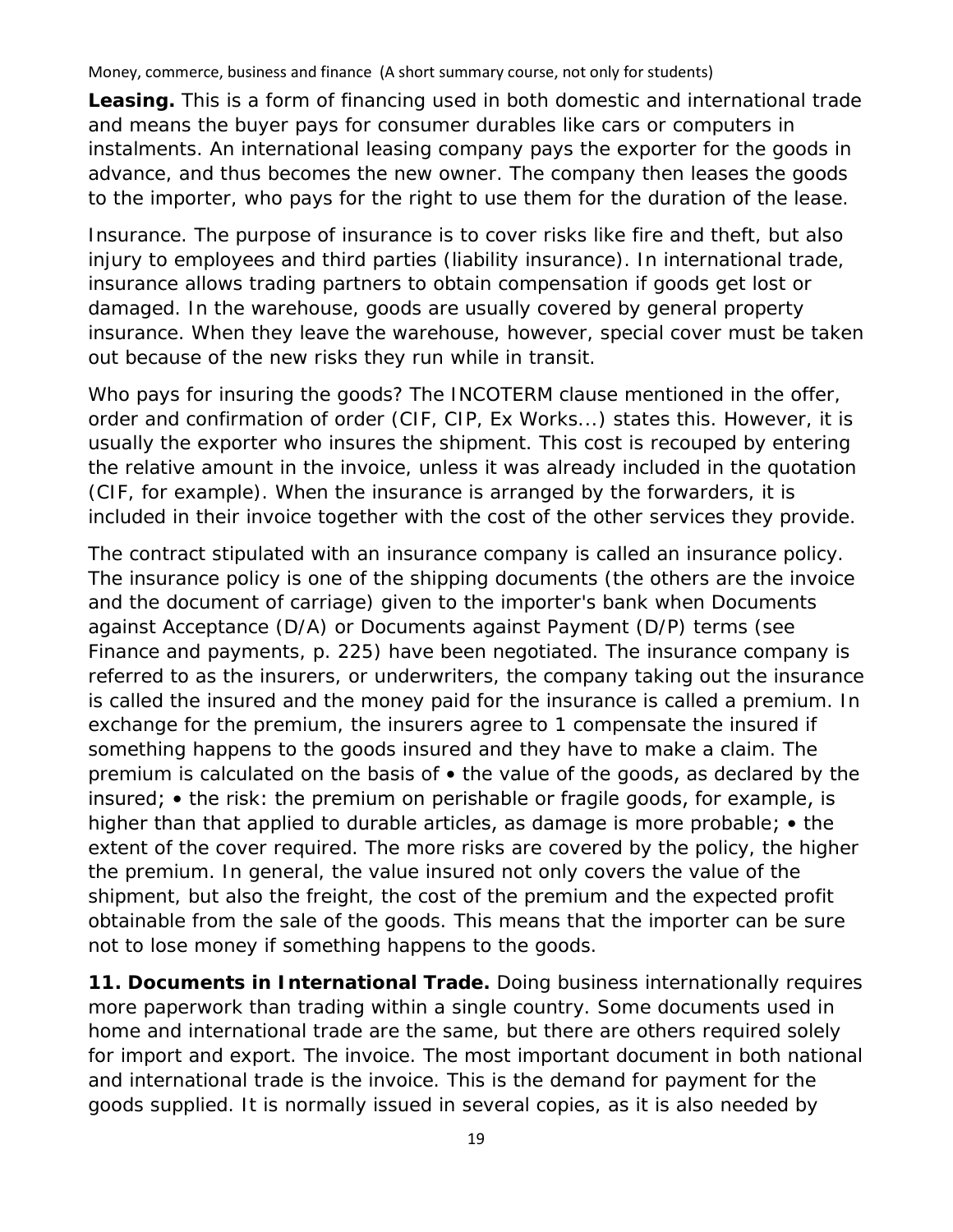those intermediaries (bankers, forwarders, carriers, insurers) who provide their services in connection with the delivery and payment operations. It contains:  $\bullet$ the names and addresses of all parties to the transaction, • a complete and precise description of the goods with the price per unit, • the total price,

• the quantity or number of items being sold, • packing, transport and payment data. In international trade, all information required by customs must also be included.

**The proforma invoice.** The proforma invoice differs from an ordinary invoice in that it does not refer to goods supplied, but to goods that you will supply on the terms stated when the transaction is finalized. Customers may need a proforma invoice to ask for an import licence or to transfer money if payment is required in advance, when it is too early for a real invoice to be issued. The electronic invoice or e-invoice. The electronic invoice contains the same information and has the same functions as a paper invoice, but is, of course, quicker to send, store and retrieve as everything is done electronically. Special software ensures that invoices are read-only documents so they cannot be altered by the trader who receives them and, for additional security, electronic signatures can also be added.

**Export documents.** In exporting goods, various other documents are required besides the invoice, depending on which countries are involved in the transaction. Customs documents certify the origin and composition of a shipment, so that the proper tariff can be applied.

**In the EU.** As trade between member countries of the European Union is free, no customs duties are imposed on goods circulating within it. The only documents required are a VIES (VAT Information Exchange System) form so authorities can check the correct amount of VAT has been paid and a detailed INTRASTAT (International Trade Statistics) return so national governments can compile statistics.

# **Outside the EU**

• SAD: a Single Administrative Document, or SAD, is the customs document that accompanies goods exported from or imported to the European Union and the European Free Trade Area (Switzerland, Liechtenstein, Norway and Iceland). SAD can also be submitted electronically.

• Export licence: is only necessary for certain products or countries in the case of restrictions or sanctions.

• Consular invoice: this document is sometimes required by the customs authorities of the importer's country. By certifying the current price of the goods in the exporter's country, the consular invoice allows customs authorities to make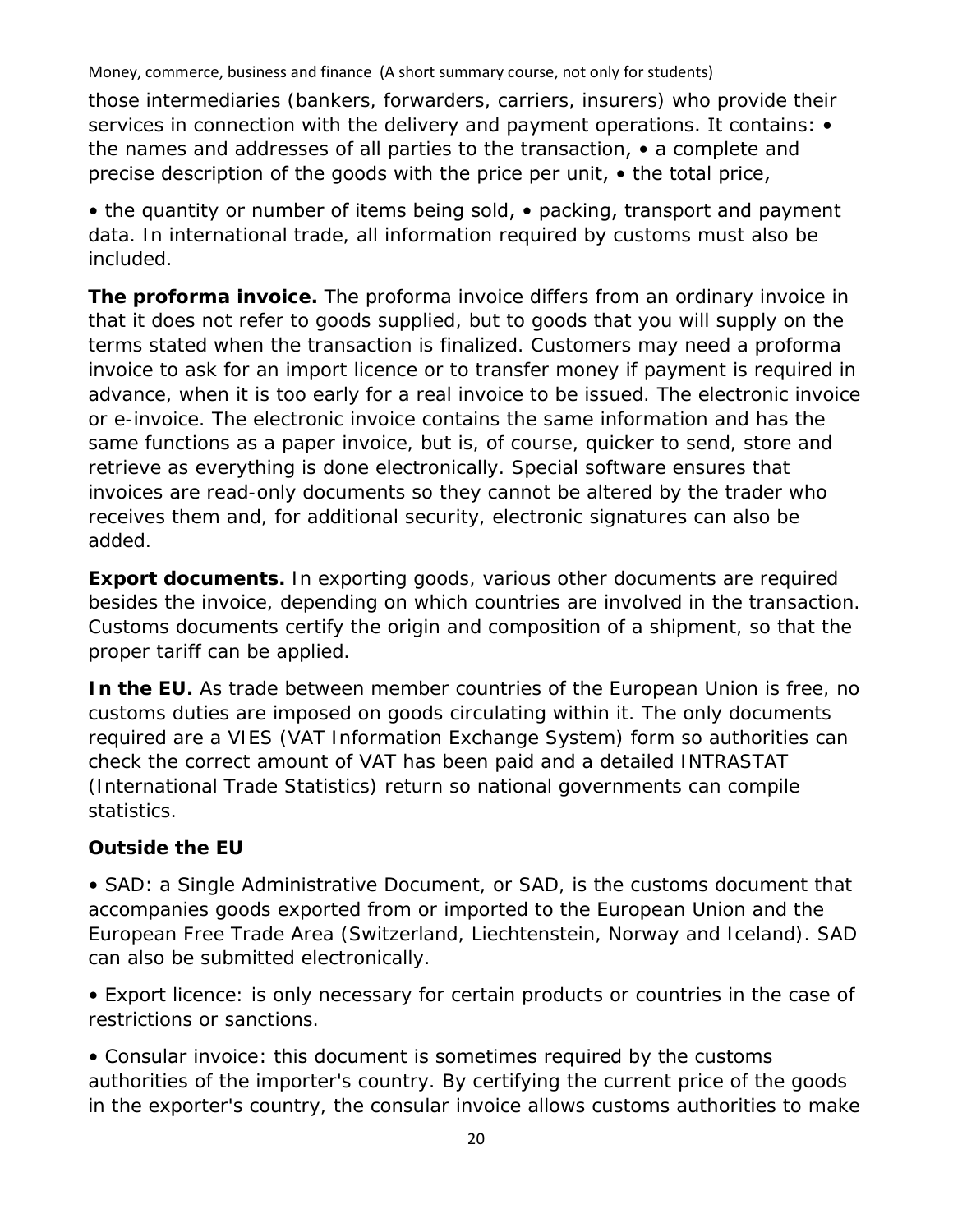sure that the importer does not evade import duty through a false declaration of the value of the goods.

• Certificate of Origin: certifies where the goods have been produced. It is generally required by countries which have imposed restrictions on imports, or grant certain selected countries preferential trade tariffs.

• ATA carnet (Carnet de Passages en Douane for Temporary Admission): must travel with goods that are not exported

permanently, but are sent or taken abroad to be shown to prospective customers, displayed in fairs or exhibitions, or used in events. No customs duties are levied, but the goods must be re-imported in full. ATA carnets do not cover perishable or consumable items or goods for processing or repair.

Transporting goods. Most companies use forwarding agents, often also known as freight forwarders, to transport goods, rather than do it themselves.

On behalf oft the exporter, forwarders: • pack the goods in standard or special export packages; • hire carriers or, in some cases, transport the shipment themselves to the port or airport of departure, or to the place of destination;

• contact the insurers and arrange to cover the goods against a transport risks; • supervise export formalities.

On behalf of the importer, forwarders: • unload the goods from the ship or plane and arrange transport to the final destination; • pay customs duties and other taxes or bureaucratic expenses. In this case the forwarders are also clearers; • supervise import formalities; • in the event of missing or damaged goods, handle the necessary procedures (e.g. contacting the insurers).

**Packing.** When packing goods, these factors must be considered: • weight and size of goods (also see freight costs); • type of goods: are they fragile, perishable, very valuable, etc.; • freight costs, which may depend either on the weight or on the dimensions of the package. Packers should therefore make sure not only that the goods are efficiently packed, but also that the size and weight of the package are minimized; • type of transport, and if the transport is by road, for example, the conditions of the roads; • the importer's instructions: importers sometimes give particular packing instructions when placing the order. However, while standard packing is usually included in the price of the goods, customers may be charged extra for the cost of special packing; • the weather conditions (for example, extreme humidity or dryness) that might damage an insufficiently protected consignment; • the distance the goods have to cover. Different packing containers. Goods can be packed in different way using: • cartons or cardboard boxes - made of cardboard for small and medium-sized articles; • drums - made of metal, e.g. for chemicals and paint; • cases - made of wood or plastic; •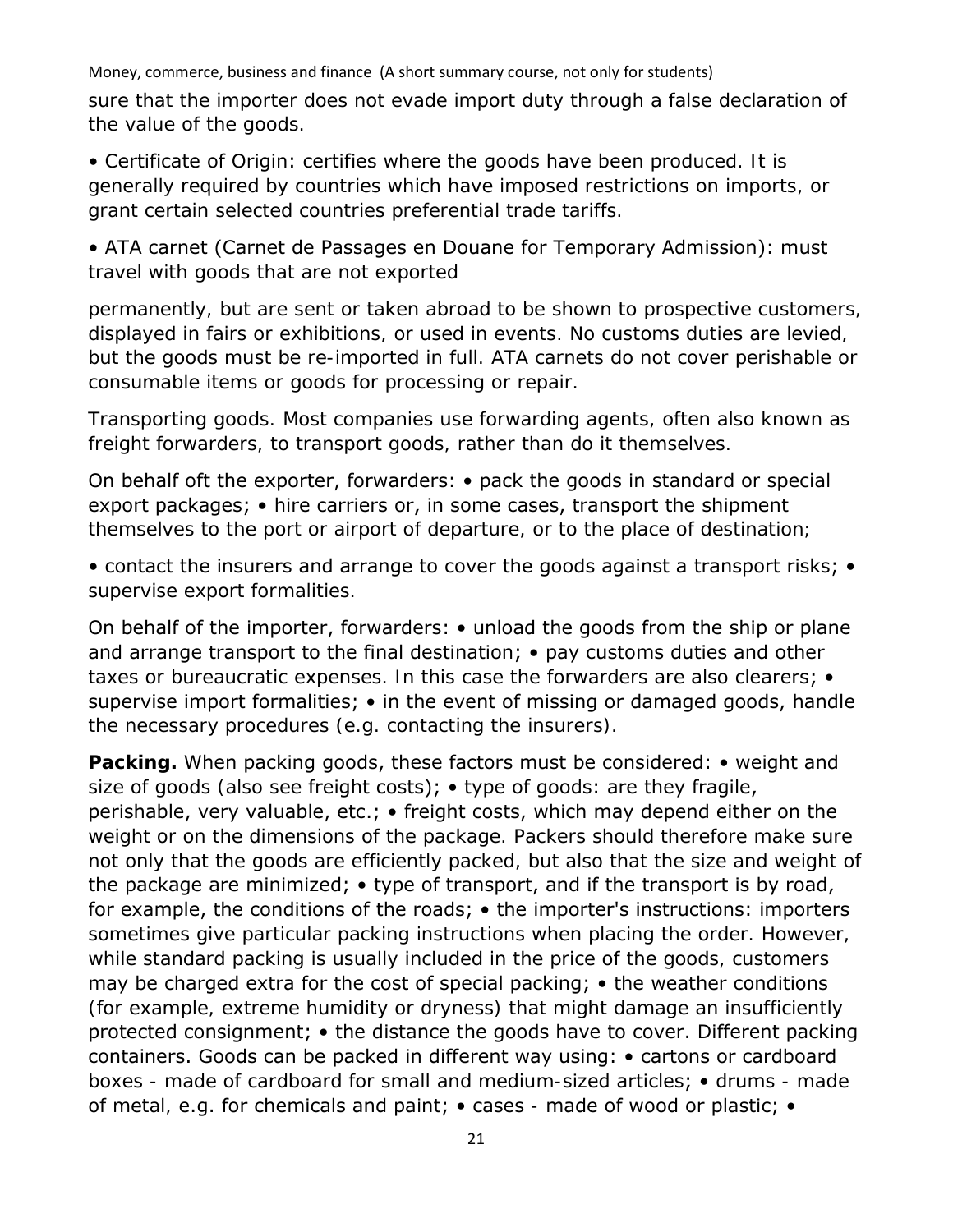barrels - made of wood, e.g. for liquids; • crates - made of wood or plastic, e.g. for fruit and vegetables • bales - for soft goods (e.g. textiles) that are pressed together and wrapped in a protective material. Goods shipped without packing travel in bulk.

**Means of transporting goods.** Goods may travel by land, sea or air. Over short distances they usually travel by land. Otherwise, "intermodal" carriage is used, i.e. they travel by various different means of transport to their destination, for example by road to the port, by ship and then by road again to the final destination.

- Means • Cost & Speed • Distance • Advantages • Disadvantage • Types of goods

- Road • fairly cheap and fast • short & medium • completeness of service (doorto-door) • speed subject to road, traffic & weather conditions • small/medium.

- Rail • cheap and relatively fast over long distances • any distance overland • not conditioned by road, weather & traffic conditions • lack of flexibility as to times and routes; cargo loaded & unloaded several times, risks & delays • large loads (e.g. machinery); goods in bulk (e.g. coals)

- Air • expensive and very fast • medium & long • very few risks: cargo transit time minimal • distance from airport may be a problem • high value, low bulk; perishable; urgent items.

- Sea • cheap and slow • any distance • container ships: simplified & cheap Loading and unloading fixed routes, distance from/to port • any type of large and bulky, or containerised cargo.

**Transport documents.** Transport documents which must accompany the goods in transit, all have different names, depending on what means of transport is involved.

The International Road Consignment Note is • a receipt for the goods • a contract of carriage between the exporter and the carriers. It contains information about the shipper, the carrier and the buyer, including where the goods are picked up and delivered, and a description of the goods. If the goods the carriers received are damaged, they may add details to the Consignment Note. These notes are known as reserves. Copies of the note are kept by the sender (consignor), the carriers and the buyer (consignee). The Railway Consignment Note is a receipt for the goods issued by the railway station. This is also given to the customs authority and to the stations the goods leave from and arrive at. The Air Waybill is • a receipt for the goods from the airline • a contract of carriage between the shipper and the airline • a customs declaration • a bill for the freight.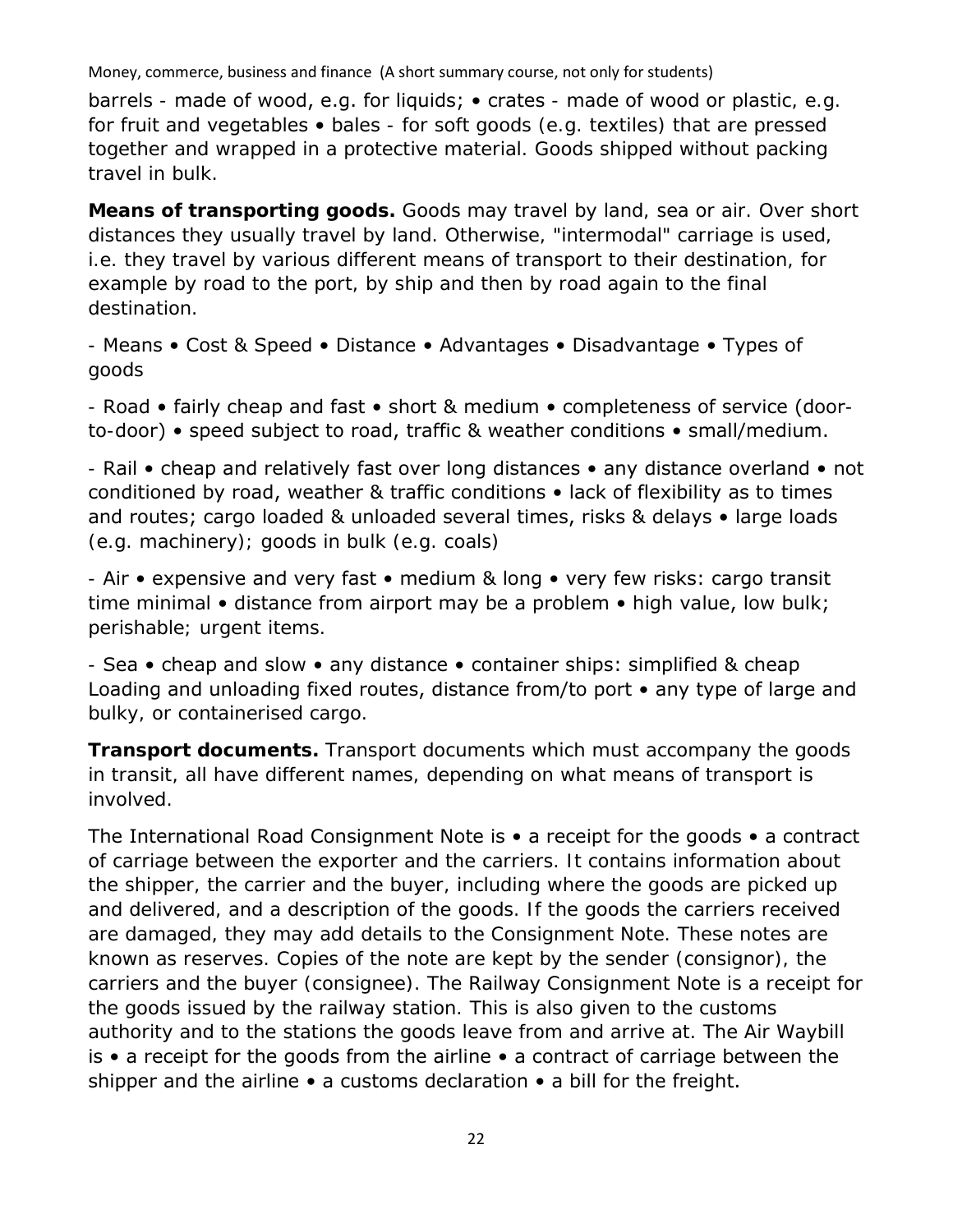It is a standard document used for air transport, printed in English and the language of the carrier. It is not necessary for goods travelling between countries in the EU but its use is nonetheless encouraged.

The Bill of Lading (B/L) for shipments by sea is

• a contract obliging shipper and carrier to respect a number of stipulated conditions

• a receipt stating that the goods have been loaded on a ship under the responsibility of the carrier

• a document of title, stating who is the legal owner of the goods.

The B/L may be clean, when the carrier states that the goods were in a good condition when received, or foul, when they were not in a good condition.

Although the B/L normally only covers transport by sea, a combined B/L may occasionally be issued to cover the sea travel and the transport to and from the port.

**IMCOTERMS 2000.** (International Commercial Terms). These are expressions used in international trade contracts. They were listed by the International Chamber of Commerce (ICC) to avoid confusion between people in different countries about what exactly is included in the prices quoted.

Group E. Departure. The buyer collects the goods at the seller's premises. Term. EXW - Ex Works + named place. The price covers the cost of the goods only. At the seller's premises, ownership is transferred to the importer who bears all expenses (loading, transport, insurance, customs duties) and risks connected with the delivery o the goods. Prices appearing in price lists are normally quoted EXW. The buyer is responsible for loading the goods on a truck or container at the seller's premises and for the subsequent costs and risk. This term is the most advantageous for the seller.

Group F. International Carriage not Paid by Seller The seller arranges and pays for the pre-carriage in the country of export. Terms. FCA - Free Carrier (…..named place), unloaded at the seller's dock OR a named place where shipment is available to the international carrier or agent, not loaded. This term can be used for any mode of transport. FAS - Free Alongside Ship + named port of shipment. Ocean shipments that are NOT containerised. FOB - Free On Board + named port of shipment. This term is used for ocean shipments only where it is important that the goods pass the ship's rail.

Group C. International Carriage Paid by Seller The seller arranges and pays for the main carriage without assuning the risk. CFR  $-$  Cost and Freight  $+$  named port of destination. This term is used for ocean shipments that are not containerised.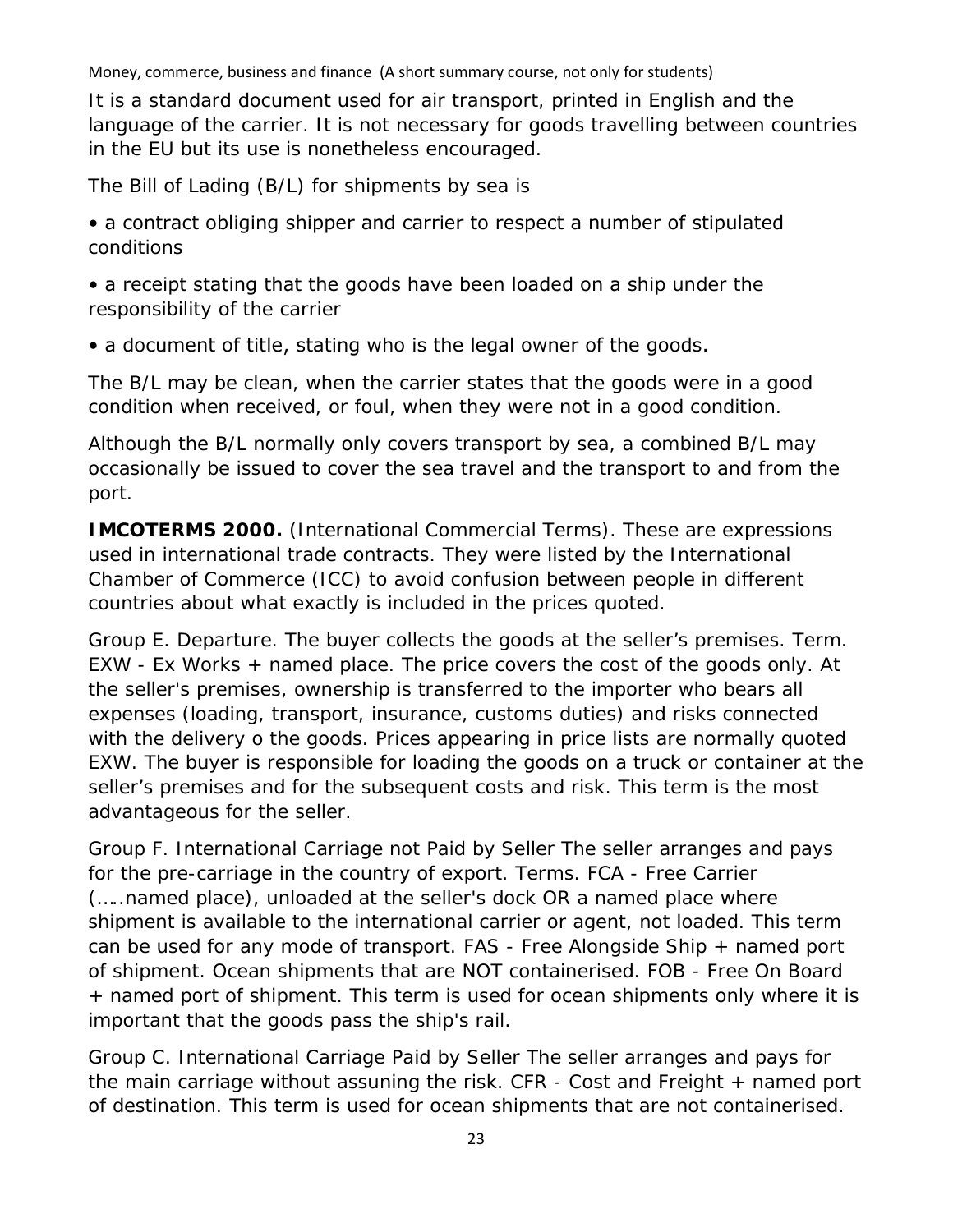CIF - Cost, Insurance and Freight + named port of destination. This term is used for ocean shipments that are not containerised. CPT - Carriage Paid To + named place of destination. This term is used for air or ocean containerised and roll-on roll-off shipments. CIP - Carriage and Insurance Paid To + named place of destination. This term is used for air or ocean containerised and roll-on roll-off shipments.

Group D. Arrival at Stated Destination The seller makes the goods available on arrival at an agreed destination in the buyer's country. DAF - Delivered At Frontier + named frontier of destination. This term is used for any mode of transportation delivered by land, not unloaded. DES - Delivered Ex Ship + named port of destination. This term is used for ocean shipments only, not unloaded. DEQ - Delivered Ex Quay + named port of destination. This terns is used for ocean shipments only, unloaded, not cleared. DDU - Delivered Duty Unpaid + named place of destination. This terni is used for any mode of transportation, not unloaded, not cleared. DDP - Delivered Duty Paid + named place of destination. This term is used for any mode of transportation not unloaded, cleared. The seller is responsible for most of the expenses, which include the cargo insurance, import customs clearance, payment of customs duties and taxes at the buyer's end and the delivery of goods to the final point of destination. The seller may opt not to insure the goods at his/her own risk. This term is the most advantageous for the buyer.

# **12. Price, Supply and Demand.**

Products are made to be sold (supply) and consumed (demand). Supply is how much of something is offered for sale at a certain time. In most cases, producers can increase supply when demand goes up, but this does not apply to everything, especially raw materials. Market supply is the sum of all sellers' individual supplies. Demand for a product means how much consumers buy that product. Individually, a consumer's actions make little difference. If someone decides to buy more or fewer beauty products but everyone else goes on buying as before, then it will make no difference. But if everyone starts to buy more, that will make a difference and demand rises. Demand falls when people all decide they want to buy less. The market forces of supply and demand set the price at which sellers are willing to sell and buyers are willing to buy. If something becomes scarce, prices go up. Oil production, for example, cannot be increased beyond a certain limit, at least in the short term, so when there are crises like the war in Iraq, with a resulting drop in oil production which other countries cannot compensate for, prices rise. In the same way, if there is a lot of something available, prices go clown. The factors influence each other: with products that are not considered basic needs, price is an important factor in demand and, as supply is mostly a response to demand, price also usually affects supply. A fall in price usually makes you want to buy more, and a rise in price makes you want to buy less.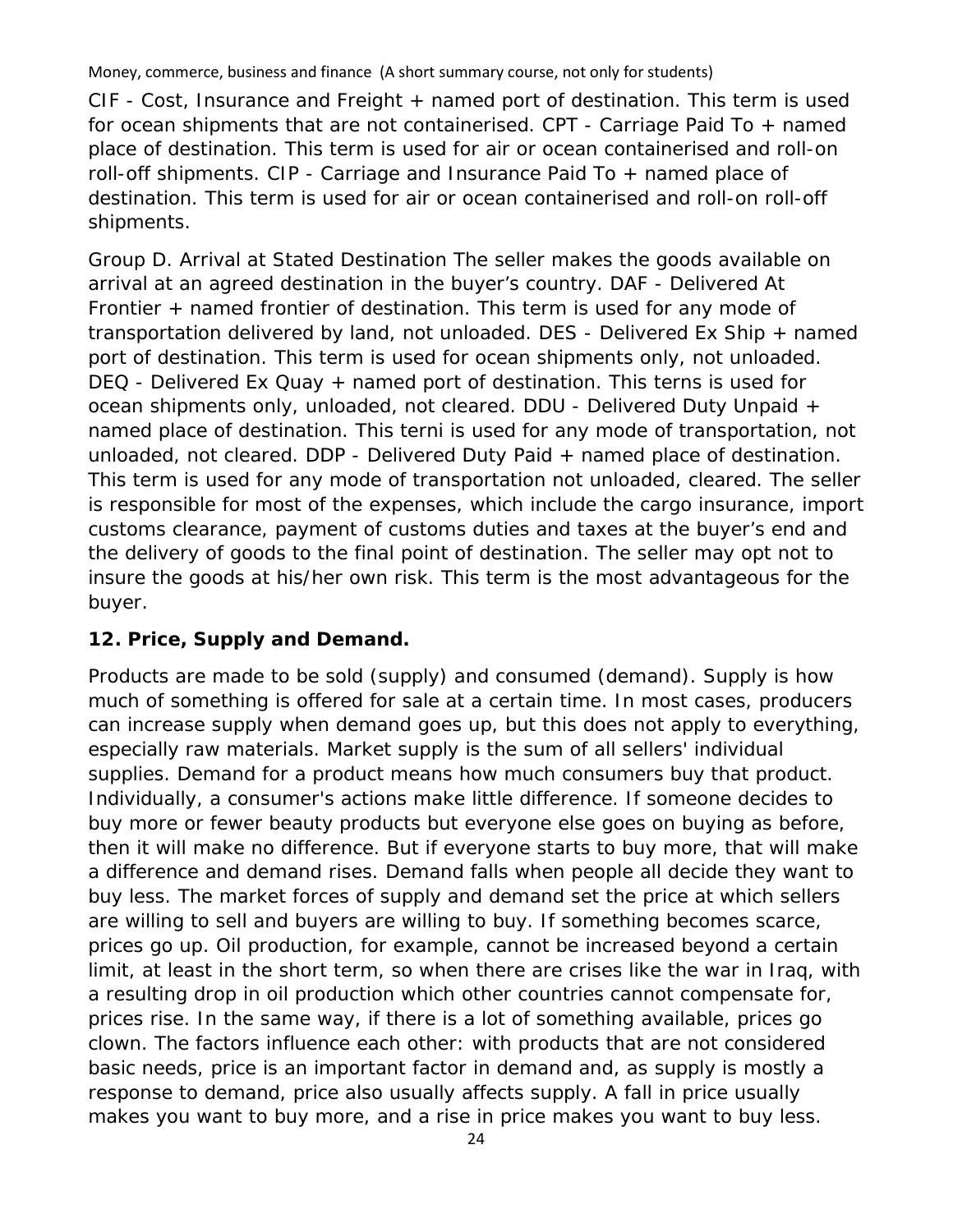Money, commerce, business and finance (A short summary course, not only for students) Basic needs arc referred to as "inelastic demand". Things that we want, but can do without are classified as "elastic demand".Business The occupation, work, or trade in which a person is engaged. Commercial, industrial, or professional dealings. A commercial enterprise or establishment. Volume or amount of commercial trade.

#### **The business of America is business.**

## **The organization of business. Sole traders. Partnerships. Limited companies. Cooperatives (co-op)**

#### **The growth of business. Mergers. Takeovers. Acquisitions. Joint Ventures. Multinationals.**

The structure of a company. Board of directors. Managing director. Sales manager. Marketing manager. Human resources manager. Purchasing manager. Production manager. Finance Manager. Information Systems Manager.

Business transaction. Speaking business. Writing business. Business Communication. Enquiries and replies. Offers and replies. Orders and replies, modification and cancellation of orders. Complaints and replies. Reminders and replies. Methods of payments. See also "factoring" and so on.

Synonyms: business, industry, commerce, trade, traffic. These nouns apply to forms of activity that have the objective of supplying commodities. Business pertains broadly to commercial, financial, and industrial activity: decided to go into the oil business. Industry entails the production and manufacture of goods or commodities, especially on a large scale: the computer industry.

Commerce and trade refer to the exchange and distribution of goods or commodities: laws regulating interstate commerce; involved in the domestic fur trade.

Traffic pertains in particular to businesses engaged in the transportation of goods or passengers: renovated the docks to attract shipping traffic.

The word may also suggest illegal trade: discovered a brisk traffic in stolen goods.

Trade restrictions and distortion. The importation and exportation of goods may he subject to restrictions imposed for a variety of reasons. These may include, commercial restrictions like tariffs - and quotas which can be adopted either by national governments or by trade blocs. • tariffs are taxes placed on imports by national governments or trade blocs. By increasing the price of foreign goods on the domestic market, tariffs protect local producers, as consumers are discouraged from buying snore expensive imported products; • quotas establish the maximum quantity of something which can he imported and are again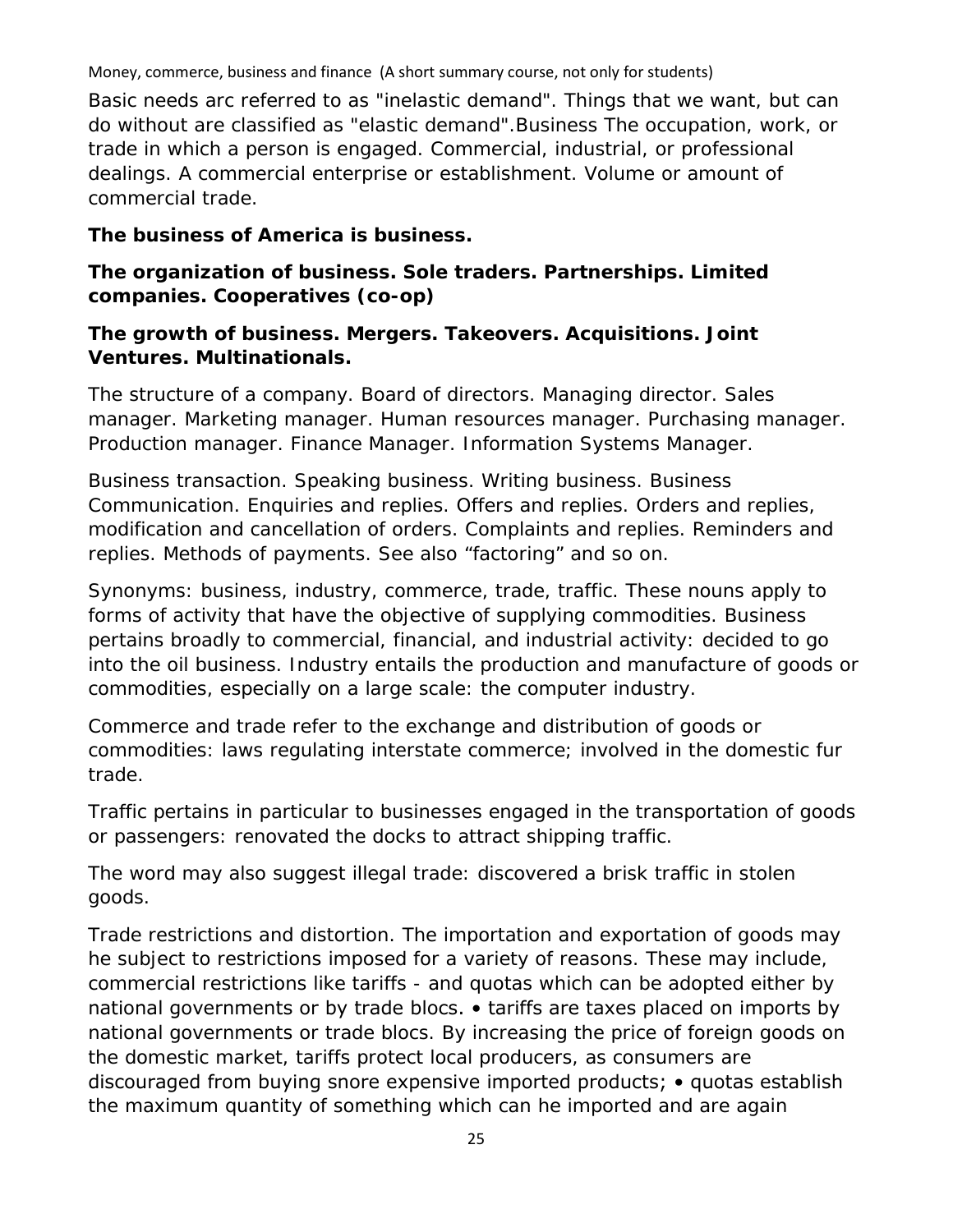decided by national governments or trade blocs to protect their own industries. If you wish to import goods subject to quotas, you must first obtain an import licence, i.e. an authorisation to introduce them into your country. Trade may also be restricted for reasons that are not strictly commercial. Sensitive technology and components that can be used to develop armaments are usually exported only under government supervision and the sale abroad of national antiques is forbidden in most countries. The export of any restricted goods requires an export licence. Non-commercial restrictions include: • trade sanctions or embargoes, which are usually imposed by governments as an expression of disapproval of a country's policies. Restrictions may be general, i.e. involve all types of product or specific, i.e. involve particular types of product. For example, within the European Union, arms embargoes are in force against several countries including Afghanistan, China, Liberia, Libya, Sudan and Zimbabwe. Other restrictions can be to protect health or consumers' rights and may take the form of: • bans, when something may not be imported at all. An example of this type of restriction is the ban on importing poultry from certain areas as a result of the bird-flu scare; • regulations and standards, which often apply to products destined for human consumption in one way or another, either because it is felt that these could be a health risk (as in some Chinese toys which do not respect EU safety regulations) or because they do not match product descriptions. An example of this latter case is Indian "whisky", which cannot be sold in the EU as whisky because it is made froth sugar cane, and not malt. Trade can also be distorted by: • government subsidies, which allow companies to produce for less than cost price and therefore to charge less than foreign competitors. These may be challenged by appealing to the WTO, the World Trade Organization; • dumping, which is selling at prices lower than cost or than the price in the home market, to squeeze out competitors, win foreign customers or to reduce excess stocks. Anti-dumping legislation makes this practice illegal.

**Globalisation.** The production and distribution of the same products and services on a worldwide basis - in London, Lima or Lahore - has been defined "globalisation". Every day news programmes are hill of demonstrators protesting against the phenomenon. But is it really all bad? In the view of no-global activists, the villains of the story are multinational corporations, which are accused of putting profit above all other considerations. There are a wide range of accusations, from exploitation of child labour and pollution to the loss of variety and identity. Let's take this final point first: everyone has heard of globalization, but what about glocalization? This is when a multinational thinks globally but acts locally. An example could be the Swiss corporation, Nestlé. Among its many products is instant coffee, but although the name and packaging are always more or less the same, Nestlé produces over 200 different varieties to cater for different local preferences.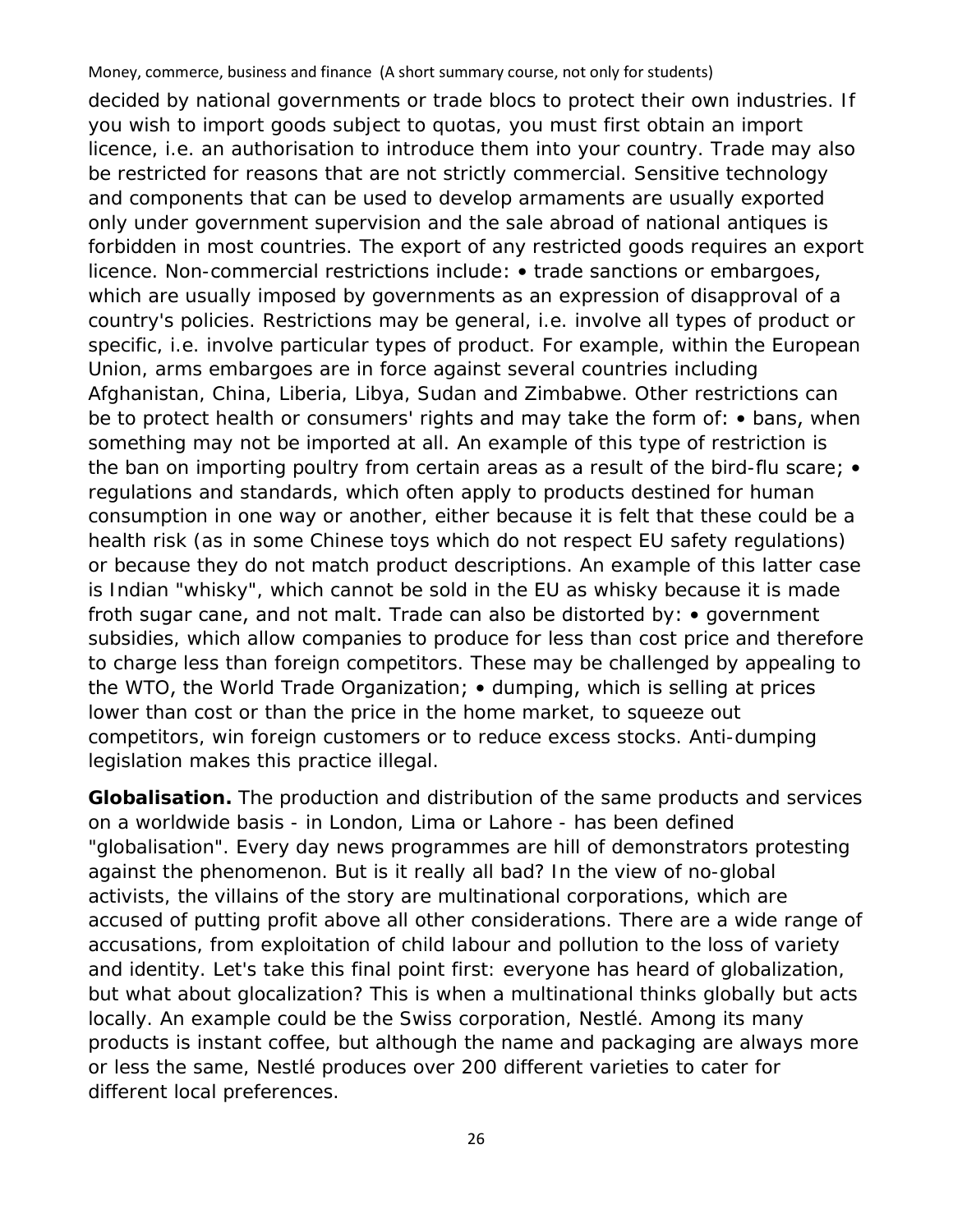Despite adapting their products to suit different markets, multinationals still enjoy economies of scale from operating all over the world. Moreover, with the amount of money needed for research and development (R&D) nowadays, many discoveries would never have been made without the potential sales from a global market. Production has also been globalised, with benefits both for multinationals, which have much lower production costs, and for workers in the developing world. Countries like India, which have become major outsourcing destinations, have made enormous progress in reducing poverty, whereas countries like Sub-Saharan Africa, untouched by globalisation, have seen their poverty rates unchanged.

**The Pros and Cons of Globalisation FOR Who?** • The World Trade Organization • The International Monetary Fund • The World Bank Why? There is evidence that inequalities in global income and poverty are decreasing and that globalisation has contributed to this turnaround. For example, the World Bank notes that China's income per head has become four times greater since the country opened to world trade. Poor countries that have lowered their tariff barriers have seen increases in employment. In addition to providing jobs, companies moving to developing countries often export higher wages and better working conditions. AGAINST Who? • Environmentalist groups such as Friends of the Earth and Greenpeace • Some Trade Unions • Left-wing organizations such as the Social Forum

Why? The gap between rich and poor nations is increasing and rising inequality is the inevitable result of market forces. Large corporations invest in poor countries only because they can make greater profits from low wage levels or because they can get access to their natural resources.

# **13. Channel of distribution: Manufacturer, Wholesaler, Retailer, Consumer.**

Marketing - the exchange of goods for an agreed sum of money. The commercial processes involved in promoting and selling and distributing a product or service; "most companies have a manager in charge of marketing". marketing - shopping at a market; "does the weekly marketing at the supermarket". shopping searching for or buying goods or services; "went shopping for a reliable plumber"; "does her shopping at the mall rather than down town".

What Marketing is About. Marketing is an important part of the production cycle we saw in the chapter The economy. It is not just a part of the sales process, but is often involved in the process of creating a product before it is even designed. Market researchers find out which people want to buy what and then, for the sales campaigns, how much potential consumers are prepared to pay.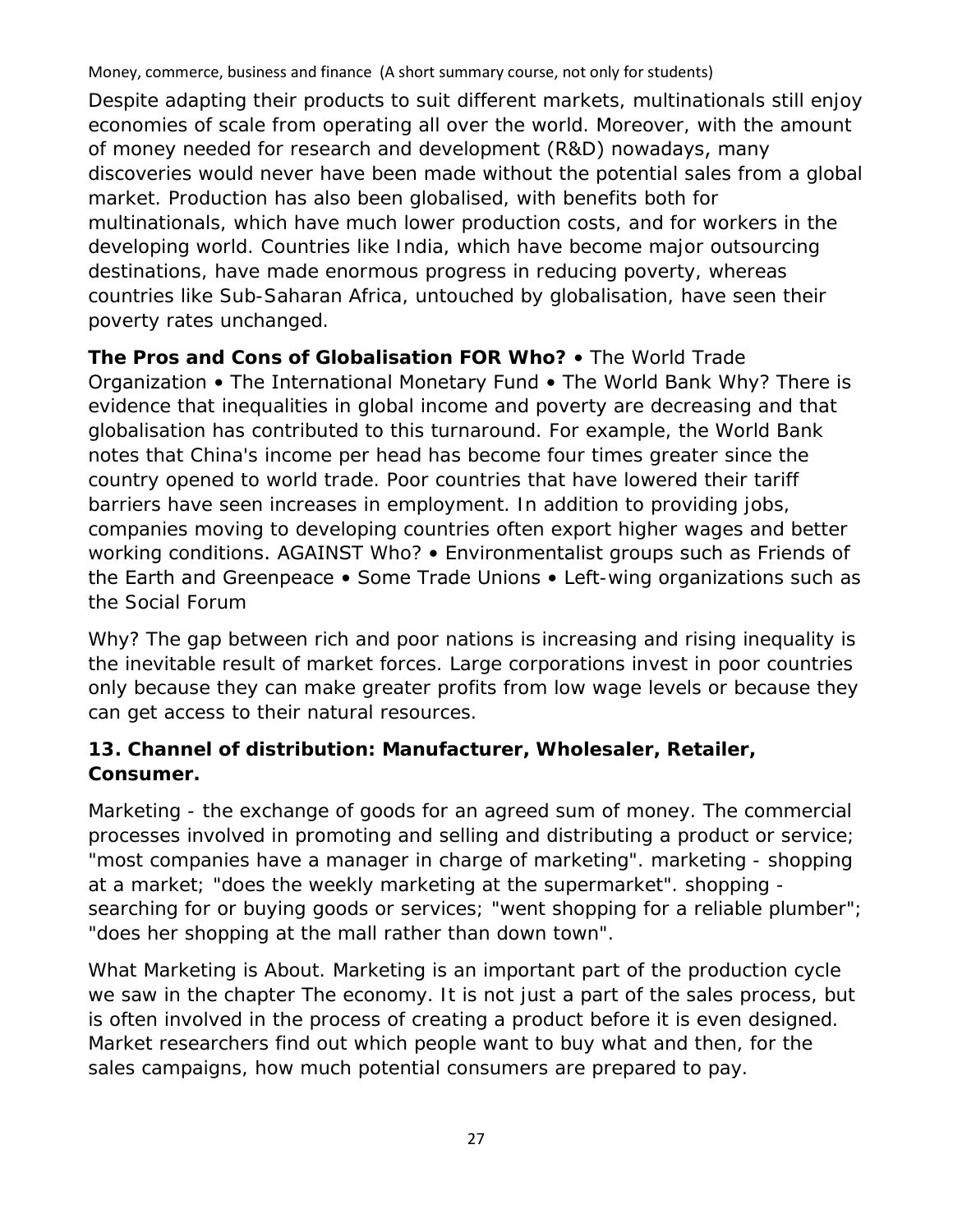Successful marketing means getting the right product to the right people: • at the right price, • at the right time

• in the right place • in the right packager • with the right promotion.

Through marketing producers can:

1. identify a market opportunity. This is when a producer investigates what consumers want or need. This can be done through questionnaires, focus groups or simply through tracking consumers' preferences and buying habits;

2. design a product or service to meet those needs. Part of this involves defining "the "target", i.e. which consumers will be potential consumers (by age, gender, social status, etc.). The "new" product will not usually be new - it will often be based on something already on the market, but designed to appeal to a different target or with new, updated features;

3. choose a price. Consumers assume that price is based upon what something costs the producer, but that is not usually the case nowadays. Modern businesses are market-oriented, whereas in the past they were product-oriented. Pricing has become a science which aims at deciding how much consumers can he persuaded to pay (and marketing research looks at how to persuade them). Obviously this also involves what competitors are charging- for similar products and services;

4. decide the most appropriate presentation and packaging. Choice of a name is very important here. The name and what the product looks like must reinforce the image that is being sold;

5. design the promotional strategies. With toiletries, cosmetics and perfumes, companies may often use testimonials: a beautiful, sophisticated person with the right image who promotes the brand. This would probably not be as appropriate for a video game or hamburgers;

6. decide on the most appropriate distribution channels. This means whether a product should be sold on the Internet or in boutiques, supermarkets or expensive department stores. Caviar would not be a great success in a discount store!

# **Channel of distribution: Manufacturer, Wholesaler, Retailer, Consumer.**

Market Research. Market research can be divided into two basic types: field or primary research and desk or secondary research. The type of information collected can be quantitative, referring to numbers and statistics (for example how many teenagers wear a particular brand of sports shoes), or qualitative, with more in-depth information like why people buy something, etc.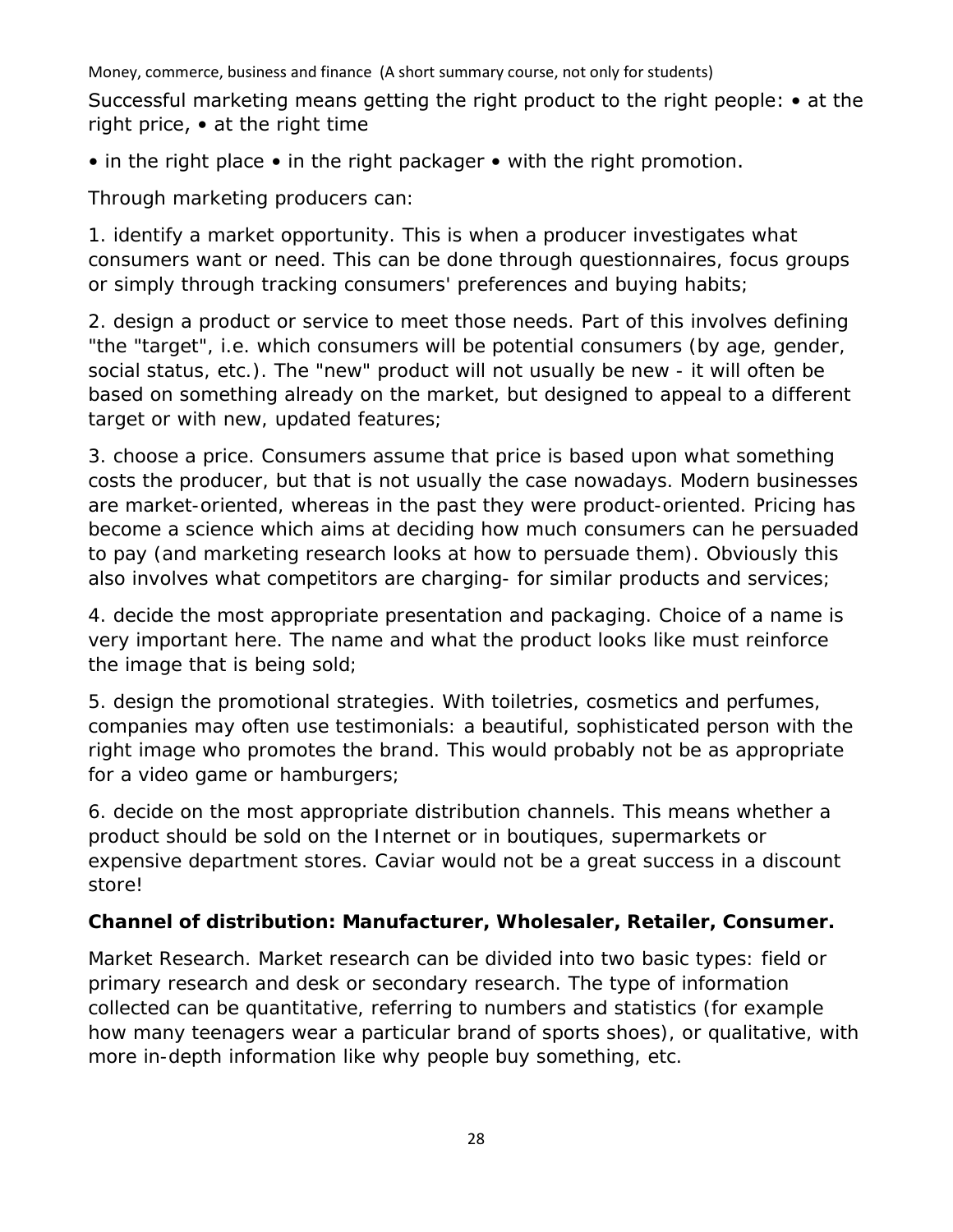1. Field research involves collection of data directly from people who may be customers or potential customers. The information can be gathered through: interviews, either in person or on the phone; - questionnaires, by post, at points of sale or, increasingly, on-line; - focus groups.

2. Desk research uses data that has already been collected. Sources can be internal, for example financial accounts, sales and customer, reports or external, like statistics or reports from government bodies or trade associations, trade journals and publications. Nowadays much desk research uses data gathered electronically: for example, externally and internally from the Internet where search engines track the types of sites people visit, or internally through the use of store cards which track what people buy, how often they shop, how much they spend, etc.

**Market Segmentation.** Market segmentation is how a market is divided. This is an important concept in marketing as a product i5 normally designed with a target segment in mind.

Market segments can be defined according to:

• gender • age range • social status (based on income, profession or education • family structure (families with children, single people, etc.) • geographic area • interests.

The Marketing Mix.

Finance. 1. The science of the management of money and other assets. the study or management of money affairs. (often in plural) the money one has to spend.

2. The management of money, banking, investments, and credit.

3. finances Monetary resources; funds, especially those of a government or corporate body.

4. The supplying of funds or capital.

# tr.v. fi•nanced, fi•nanc•ing, fi•nanc•es

1. To provide or raise the funds or capital for: financed a new car.

2. To supply funds to: financing a daughter through law school.

3. To furnish credit to. The marketing mix covers all the activities normally associated with marketing. These are often known as the 4Ps: • Product: finding the right product or combination of products for that market (through research, design and development); • Price: deciding the most profitable price possible, bearing in mind the competition and demand; • Place: making the product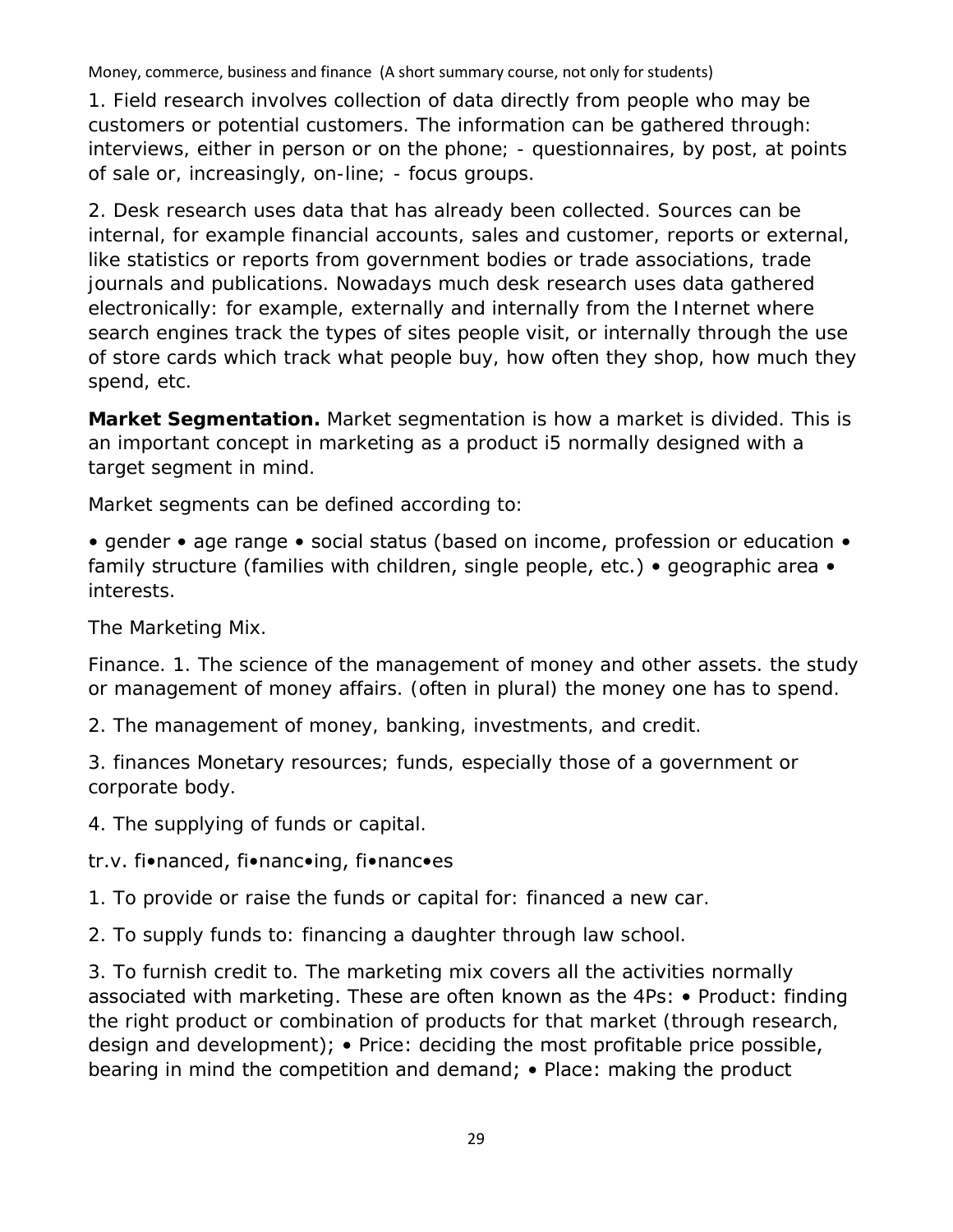available when and where necessary; • Promotion: persuading customers to buy the product, with suitable means of communication.

**Product.** Branding and packaging are two aspects of marketing strategies that consumers hardly ever notice but that serv to differentiate products, which may in fact be very similar. Branding Brand-naming agencies specialise in evaluating the product, the image the company wants to project to the consumer (perhaps its high-tech or homely nature, its price advantage, or style) and finding the best name for it. A good brand name should be memorable and appropriate, it should be pronounceable and have no unpleasant connotations in any relevant language or culture where the product may he sold. Successful brand names are often the most important asset} a company may have as consumers will often pa; a lot more for a brand that has a good reputation. Since it is very difficult, timeconsuming and expensive n create successful new brands, companies often find it quicker and cheaper to take over companies whose finance may not be in great shape, but whose products are well-known to consumers.

**Packaging.** The type of packaging a product is sold in is determined by several factors: what best protects the characteristics of the product, what is perceived by the consumer as being practical or attractive, what the best size of packaging is for that product, how the product may be made to look different from its competitors.

**Price.** Good marketing means putting a product on the market at a price that is competitive (so in line with what competitors are charging), but still profitable. The final price depends not only on production and marketing costs, but also on the company's general strategy: there are a lot of reasons for deciding on one price rather than another.

**Pricing strategies Definitions.** Loss leaders - products sold at less than cost to attract customers to buy other, more profitable products. Capturing pricing selling the equipment cheaply and the consumable material necessary at a high price. Cost-plus pricing - price based on costs and a profit margin. Market-led pricing - setting prices according to competitors' pricing. Market-oriented-pricing used to influence customer behaviour. Penetration pricing - cheap initial prices to gain market share. Market skimming - charging a high initial price for an innovative new product

**Place.** The "right place" is where and how you sell your product. You have to decide whether you want to distribute it directly to consumers (for example, through the Internet), or through wholesalers, agents or retailers. The choice will depend on the type of consumers you are targeting, your competitors' choices, and your company's resources (what you can afford).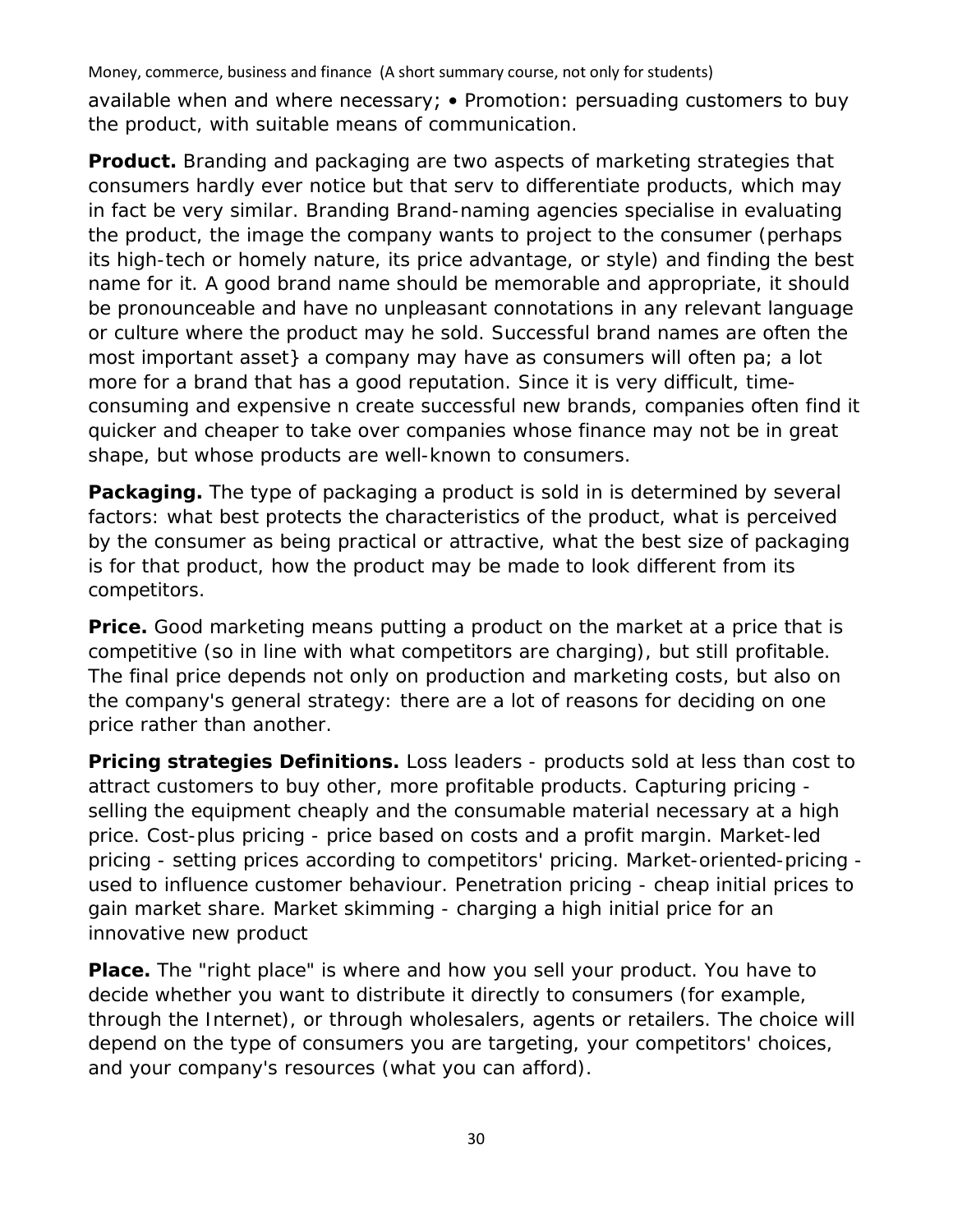Promotion. Promotion is used to: • launch new products; • increase sales of existing products; • improve the company's image and/or strengthen its brand, (or even to change it). Often more than one type of medium will be used. Informational items. These make up the company's official face. Information about a company is regularly circulated in letterheads, business cards, on panels on the sides of company vehicles, in leaflets, flyers and catalogues. Public relations (PR). Another "informational" way of promoting a product, brand or the company is through public relations. PR can be in the form of press releases, sponsorships, advertisements (also called ads or adverts), etc. Advertising Advertisers choose from the large variety of available means the medium which best delivers their message to potential customers in the most cost-effective way. This can be done in various ways. There is usually one primary medium, e.g. television or the press, which is used to lead the campaign, and one or more other means support the campaign (secondary media). These could be billboards (cartelloni pubblicitari) or the radio, etc.

**Advertising Media.** Press. Advantages. • can be relatively cheap depending on circulation and position in paper, etc. • can include detailed information • can reach large numbers of consumers in right segment (cultural level, gender, age group, etc.) Disadvantages • being static may lack visual impact • lots of competing ads especially in special-interest magazines. Direct Mailing Advantages • can give lots of specific information

• target can be carefully selected • messages can be personalised Disadvantages • can he thrown away without being read (junk mail) • can cause irritation Telemarketing Advantages • as with direct mailing, target can be carefully selected • messages can be personalised • can give lots of specific information Disadvantages • is expensive • can cause irritation Tv Advantages • has wide reach with national TV (e.g. prime-time slots) • can reach specific targets (local TV for local facilities/events & smaller companies) • adverts can be repeated Disadvantages • are very expensive both to produce and to air • viewers may zap during commercial breaks or just not pay attention • viewers tire of ads quickly so they need to change to maintain effectiveness.

Radio Advantages • is cheaper than TV • can reach specific targets (local stations / particular programmes)

• can be repeated Disadvantages • has smaller audience than TV • has no visual reinforcement so is no good for detail Product Placement Advantages • can reach wide and/or specific audiences depending on film, game, or programme • can he prestigious and enhance image Disadvantages • can he very expensive, e.g. having James Bond drive a Ford Mondeo • audience might be too involved in story to notice product Outdoor Advertising Advantages • can be used as reinforcement of primary medium • can reach a lot of people • is relatively cheap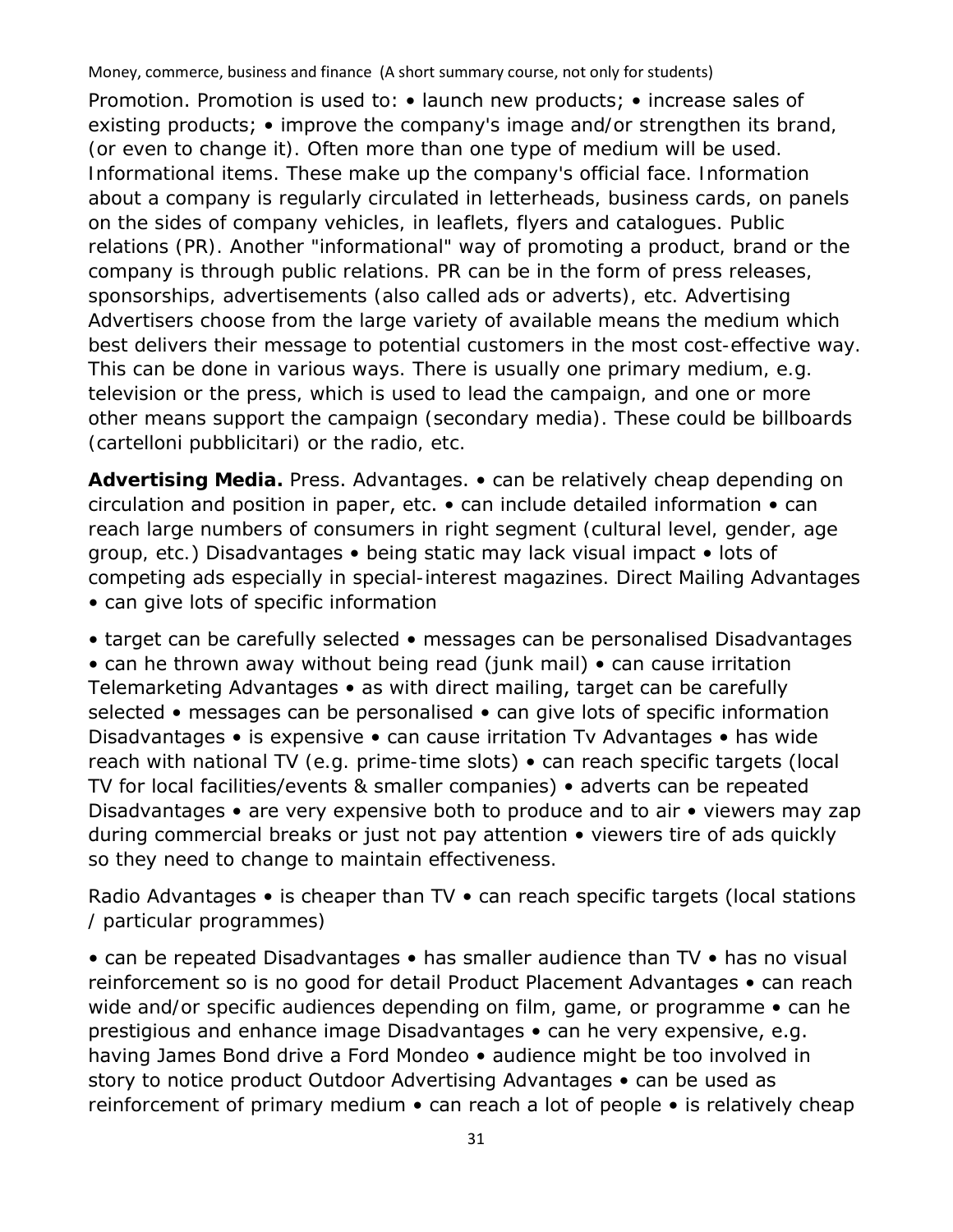Disadvantages • loses impact if not changed regularly Sponsorship Advantages • can reach large numbers • can be cost-effective Disadvantages • can be very expensive (e.g. Formula 1, America's Cup) Internet Advantages • is relatively inexpensive • has growing reach and/or specific targets • is easy to update Disadvantages • Internet users can ignore or close ads. • spam is deleted without being read

Trade fairs. Trade fairs and exhibitions are enormously important in international trade. They provide a showcase for companies to publicise their products and an opportunity for potential customers to see what is available in a particular sector and to compare price, quality and product range all under one roof.

Channels of distribution. Choosing the most effective channel of distribution is one of the many vital decisions that a company must take to ensure that a product sells well.

Products can be sold: 1. directly to consumers. For example, some farmers have a farm shop or market stalls where they can sell their produce themselves.

Some manufacturers display their products in a mail-order catalogue. Customers choose the products on the basis of the pictures and the descriptions, place their orders and pay for the purchase which is delivered by mail or courier. Nowadays the Internet has made this much easier and more popular.

Factory outlets are special points of sale where products displayed for customers come directly from the factory skipping all intermediate distribution channels. Sometimes they sell old lines or seconds.

2. to wholesalers. • Wholesalers buy goods in bulk then sell retailers the smaller quantities that they need. • They provide storage facilities. • They organise the delivery to the individual retailers. • They may specialise in one type of product. • They may also be in the form of "Cash and Carry" where retailers and smal businesses collect the goods themselves.

3. to retailers. These are all kinds of shops and points of sale: boutiques, supermarkets department stores or vending machines, etc. They are responsible for fixing the price to the public, promoting and advertising the product at their outlet.

4. via agents. Agents act as intermediaries. They secure orders for the product and take commission. They are used particularly, but not exclusively, in foreign markets.

The Internet as distribution channel. The Internet is a revolutionary distribution channel. At the beginning there were difficulties for both manufacturers and consumers, but the volume of business carried out through the Net is constantly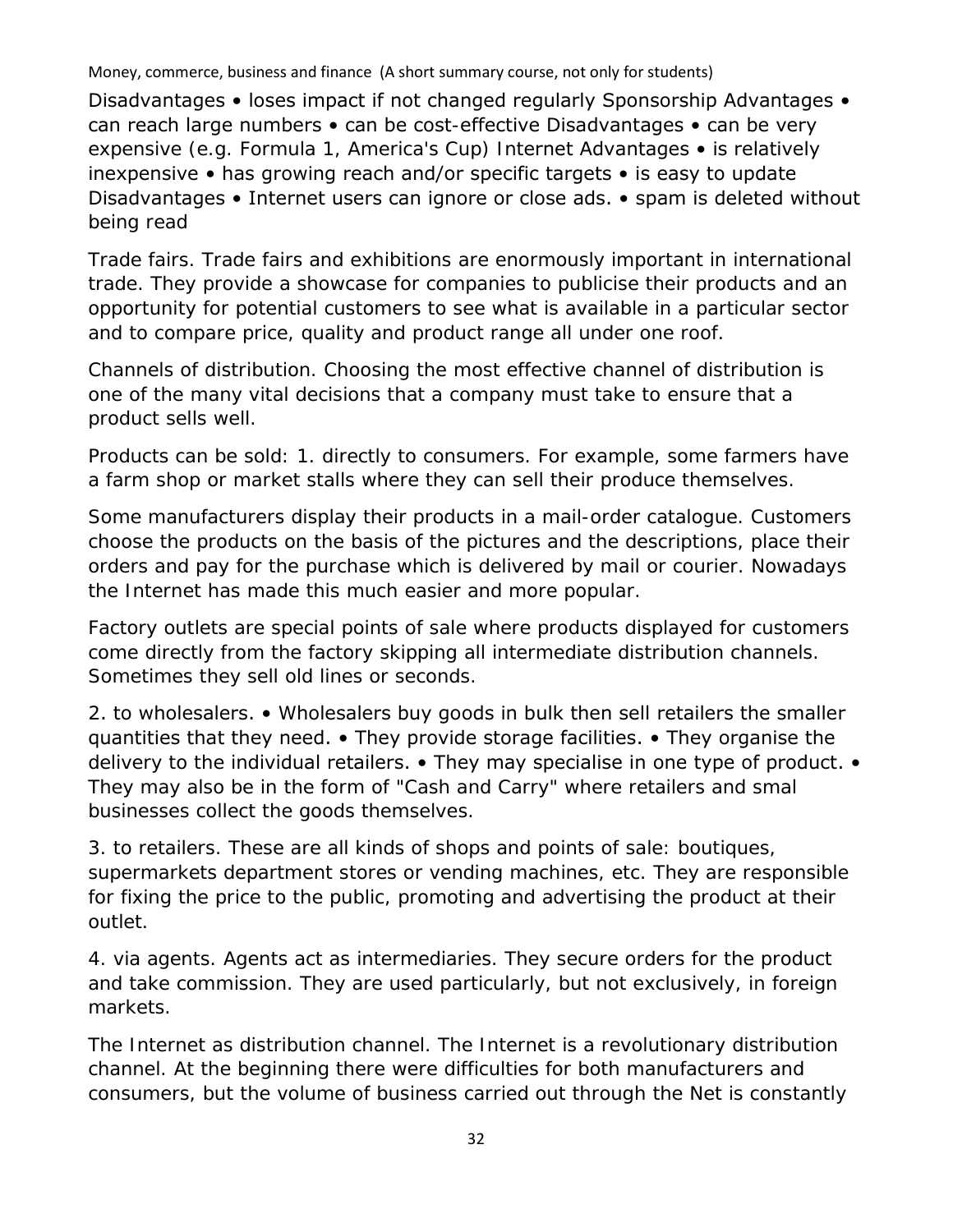growing. Sectors such as airline tickets and hotel bookings, etc. are the fastest growing, followed by books and music. These sectors reflect the relatively young age range of Internet users. Selling products and services through the Internet has many advantages:

• The direct relationship with customers eliminates intermediaries such as wholesalers or agents. This lowers costs and speeds up the whole process of selling and getting paid.

• The need for stocks is limited. Some products can even be - manufactured according to demand.

• Displaying the goods on a website is cheaper than producing 2 brochures and catalogues, and mailing them.

• Information on the products and price variations can be updated: frequently and at relatively low cost.

• Customer care and after-sales follow-up can be implemented with considerable efficiency For example, customer satisfaction can be measured through questionnaires and the analysis of the replies allows service to be improved.

• As costs are dramatically cut, lower prices can be quoted, and this may result in larger volumes of sales.

The Internet is, however, not yet the infinite market square where sellers display their products and cash their rewards. Consumers in some countries are still wary (diffidente) and use it for their purchases with extreme caution. Products whose quality needs to be tested or that need to be tried on still have relatively little chance of being sold on the Web. Payment security is another element that requires caution. People obviously do not want to have their credit card numbers roaming cyberspace, where they can be intercepted and used by computerliterate crooks (truffatori).

# **14. Ways of Organizing Business. The company.**

The various forms of business ownership. Mergers, acquisitions and take-overs, three ways for companies to grow. From centrally-planned economies to freemarket economies, the Government's role in the economy. Commercial websites, not only a means of giving information about a company, but also of selling its products. Companies. A company is a unit of management. It is an organisation that carries out business under a particular name and controls the way in which its resources are used. It takes decisions on such matters as the methods of production or the way products are marketed. A company is not a unit of production, such as a factory, a farm or a mine. One company may own and control one or more units of production.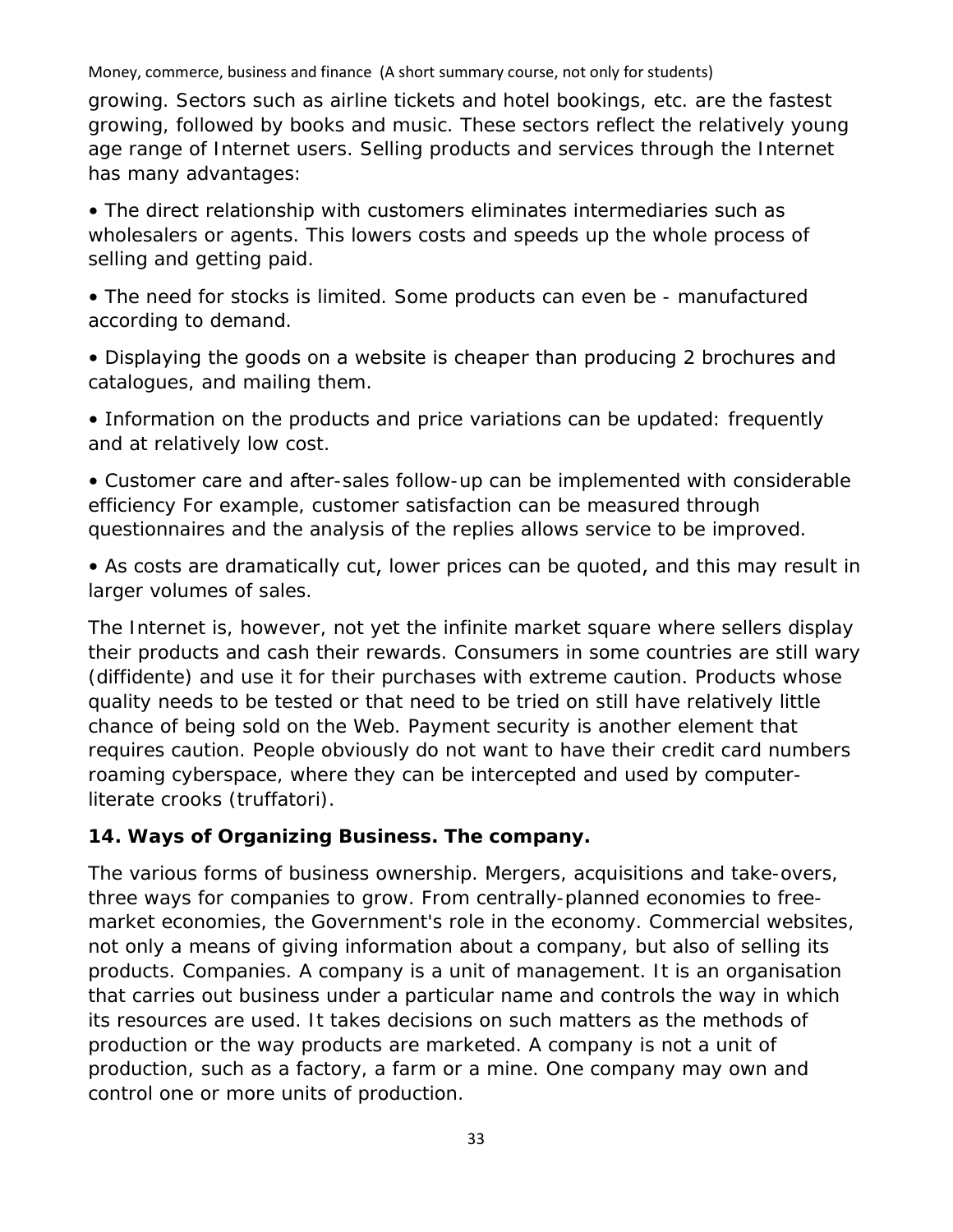Businesses may vary in size, from a single individual to large companies employing thousands of people, an they may be organised in different ways. Sole traders. The smallest type of business organisation is a sole trader. Sole traders run their businesses in their own names and for their own benefit an are responsible for whatever happens to the company. A sole trader normally runs a small business such as a small shop, or provides a service as a carpenter, a window cleaner or a car mechanic, etc. Advantages. The sole trader: • does not need to make complicated legal arrangements and does not need a lot of money to set up the company. • has full control over the business, takes all decisions on how to run it and does not have to negotiate or agree with anyone else. The success or failure of the business depends entirely on his/her skills, talents and decisions. • does not have to share the profits with anyone. • can have close personal relations with staff and customers. Disadvantages The sole trader... • is entirely responsible for the business's finances. If something goes wrong and the business runs into debt or goes bankrupt, the sole trader loses his/her personal assets together with the company. • cannot share the responsibilities of running the business. • has limited capital as no one else contributes resources. Extra financing must be found through borrowing. • is in trouble if there are health or family problems as the business may be seriously affected. Partnerships. A partnership is when two or more people join together to form and run a business. In a partnership each partner contributes to the capital needed in equal or agreed parts and then shares the profits and the losses according to the amount of capital they invest. Partnerships are common in small retail and service businesses (e.g. restaurants). There can be some partners - called sleeping partners - who do not contribute to the management of the company. A partnership can be unlimited or limited. In an unlimited partnership the partners are like sole traders: they are liable to the full extent of their personal properties if the business runs into debt. In the UK, a limited partnership is called a limited liability partnership because, in the case of bankruptcy, the partners lose only the capital they contributed and not their personal assets. This is a common arrangement, particularly in accounting and law firms. In the USA, limited partnerships (the abbreviation is LP) also involve limited liability for the partners, who are responsible for the partnership's debts only up to the amount they invested. At least one partner, however, must be liable without limitation. Cooperatives. In cooperatives the business is owned and run by its members, who provide the money to set up the business and share the profits. Each member has a vote, regardless of the amount of capital invested, unlike the situation in partnerships. Cooperative members may he the people who work there (worker cooperatives) or groups of traders who join together to buy, sell or produce in larger units. Small shopkeepers, for example, may group together into retail cooperatives to buy in bulk at better prices. An example of a producer cooperative can be seen in Val d'Intelvi in the province of Como, where farmers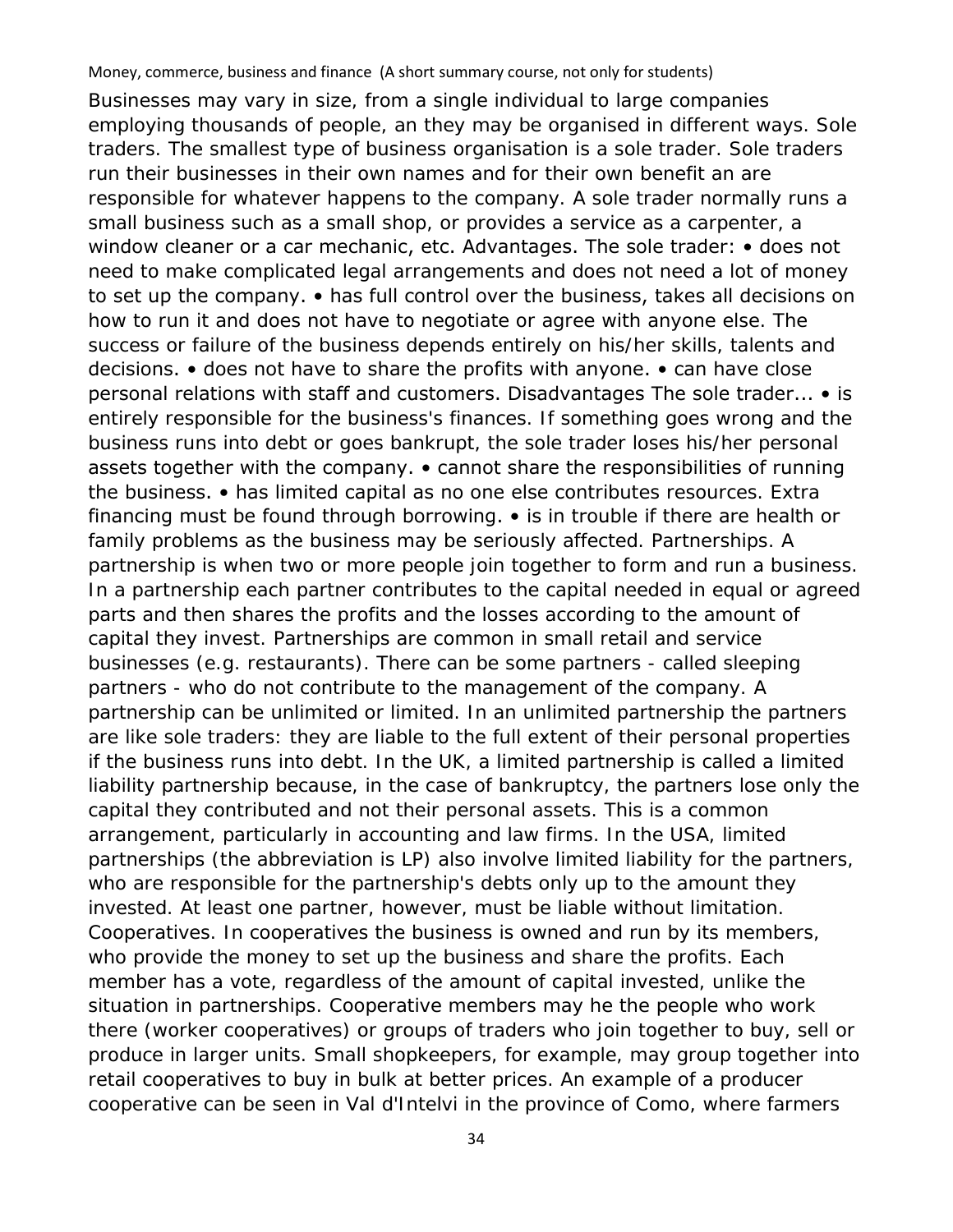were having problems selling their milk because of the high price of transporting it. The local dairy farmers formed a cooperative which bought the milk they produced and made it into mozzarella cheese for sale. Governments often offer privileges to people who wish to set up cooperative societies as a means to fight unemployment. Privileges may include low-interest loans, simplification of accounting procedures and tax relief. Limited companies. Limited companies are owned by shareholders. These people invest their money in units of property of the company, called shares. If the company gets into debt, shareholders are liable only for the value of the shares they possess. This limits their risk as their personal assets are not involved. Part of the profits of the company are paid to shareholders in proportion to the number of shares they hold. These payments are called dividends. There are two kinds of limited company. Private limited companies have the abbreviation "Ltd" after their name and are usually small companies, owned by a minimum of two and a maximum of fifty shareholders. Shares representing the capital of the company are bought or sold privately by direct agreement, normally only with the permission of the other shareholders. These companies are not quoted on the Stock Exchange.

• Public limited companies (Plc) are usually very large. They have at least two shareholders, but there is no upper limit, so they can have thousands. They must have a minimum share capital and their shares are offered freely on the Stock Exchange. Multinationals. Multinationals are companies that own and control production facilities} in more than one country. A company may decide to "go global", i.e. to expand in other countries for a variety of reasons: • to employ cheaper labour; • to process raw materials found in the host country; • to meet the specific needs of each national market and reduce transport and distribution costs; • to compete successfully with rival companies in existing or potential markets; • to take advantage of incentives offered by countries wishing to attract foreign investments (e.g. tax rebates - sconti fiscali); • to expand its held of activities. This may he done through merger, acquisition or take-over operations resulting in the control of another company.

Positive aspects for the host country. Countries in the developing world act as hosts for a large number of multinationals. Why the businesses do it is clear, but what benefits do the host countries have? Obviously one of the key advantages in welcoming Nike, Coca-Cola or any other world player is the fact that when a multinational sets up a factory, jobs are created. Work is also created more indirectly through the use of local suppliers who might provide components or services. Some foreign investors also provide services like health care for their employees, who also benefit from learning new skills, being trained or even just gaining experience in new technologies or work practices. In terms of the national economy, the countrvs balance of payments may also be improved: products that were previously imported from abroad are produced locally (SEAT and FIAT's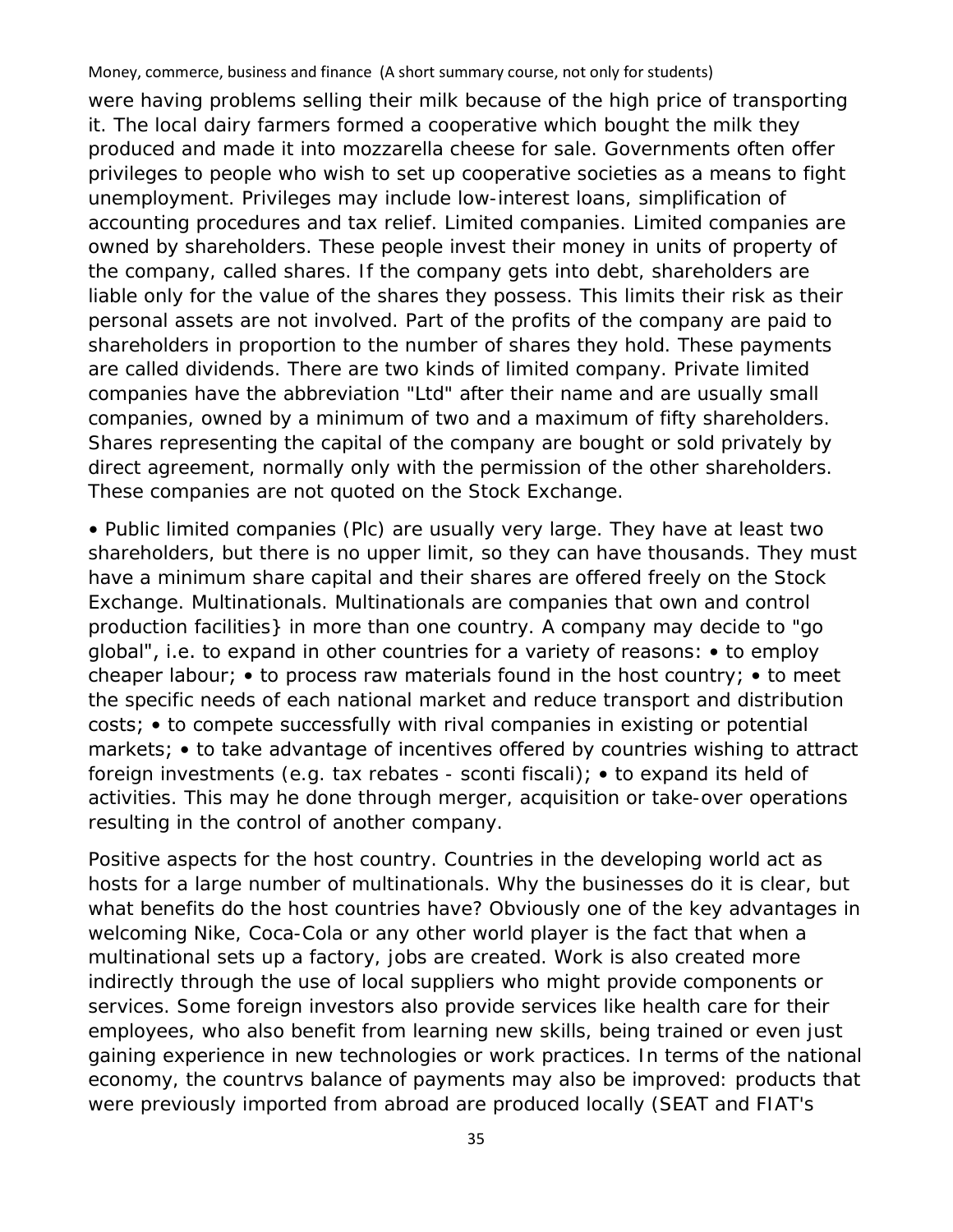factories for the local markets in South America, for example), reducing imports, and exports can increase if the products arc sold outside the country producing them (as with the many Japanese car producers with factories in Britain supplying the EU).

Negative aspects for the host country. Multinationals are frequently seen today as organisations dedicated to the exploitation of the developing world. Why is there this idea? Many multinationals have far more money and power than the countries that host them and this means they can often dictate government policy. If a multinational needs a law changed, it can often he enough to threaten to leave and the government has to oblige, rather than lose the income and work the company provides. This can be the case with factories producing dangerous products or using toxic ingredients. The rigid health and safety laws in the multinational's country of origin are not applied in the host country so the multinationals save a huge amount of money but put the lives and environment of the local people at serious risk. Profits from the multinational's business activities do not stay where they are produced but are sent out of the country. The competition from well-organised multinationals can even prevent local initiatives from flourishing so although the multinational provides jobs, it can actually stop other businesses growing up and providing more work. How companies can grow. A merger takes place when two companies "merge" together and a new, larger and more powerful company is formed. This is usually clone between companies operating in the same sector. For example, the merger in 2007 between the two Italian banks, Banca Intesa and San Paolo, created the largest bank in Italy with around 20% of the market. An acquisition is a simple purchase. A company may buy another company operating in the same sector to get rid of a competitor, or a company operating in a parallel field to diversify its activities. A take-over occurs when a company buys enough shares of another company to gain control of it."lake-avers can be friendly, when the two companies negotiate the operation. A take-over is hostile when the buying company buys enough of the other company's shares on the Stock Market to acquire control, even if the other company does not want to be controlled by the company taking it over. State-owned businesses Governments provide a variety of services and are often the largest employers in any given country. Governments may also run enterprises which manufacture and sell products. The number of such companies depends on what type of economy the country has:  $\bullet$ in centrally-planned economies, all the means of production are owned and run by the government that decides what and how much of anything consumers need. Production and distribution are planned centrally. Prices are not subject to supply and demand but are set by the government and consumers cannot affect them; • in free-market economies, what services and goods are provided is dictated by market forces. The state only runs those enterprises that are essential for the public interest, such as social or national security services; • in mixed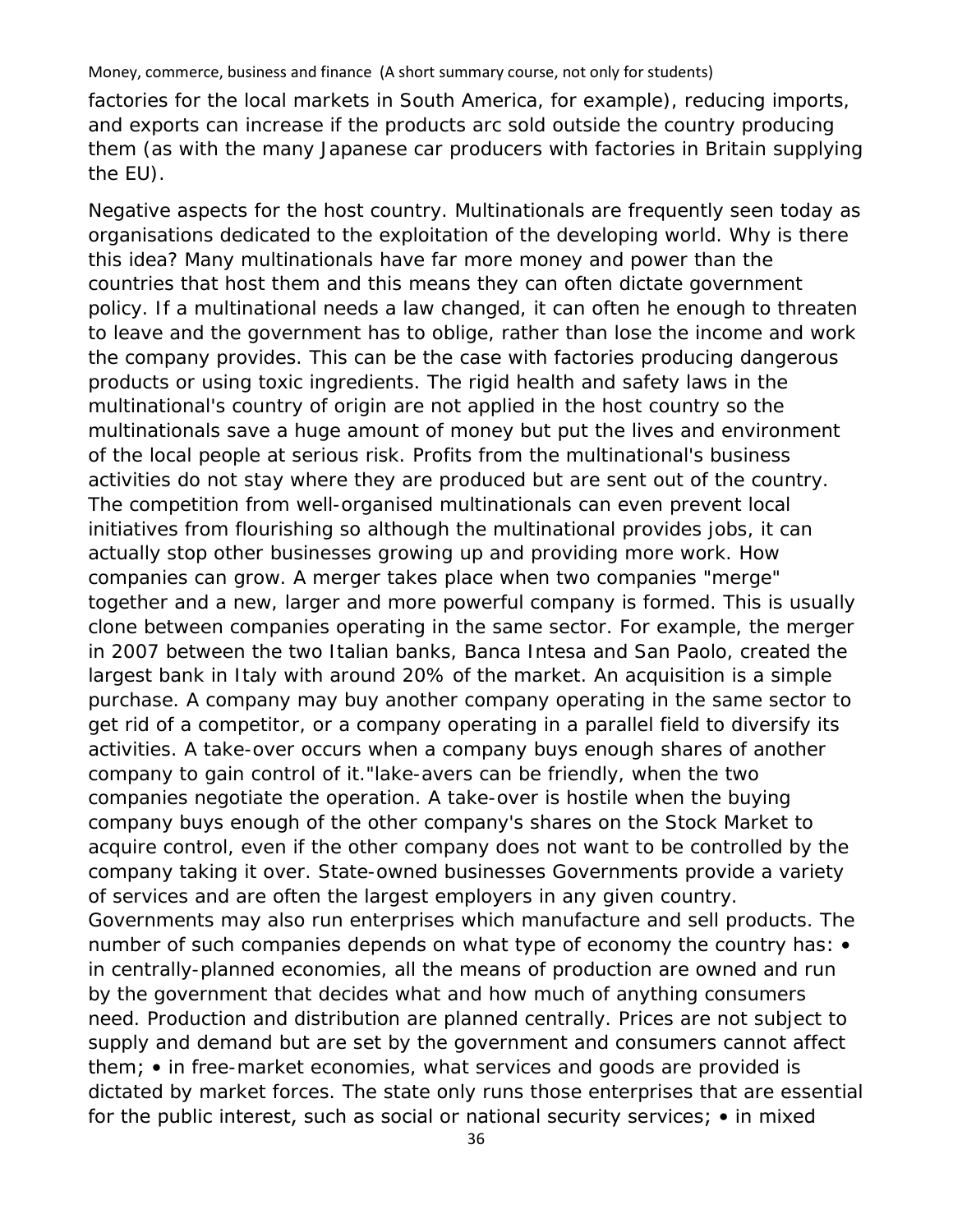economies, governments provide services for the public interest and run enterprises that may provide services or manufacture goods. Publicly-owned enterprises are usually not run to make a profit, and the state intervenes to cover any losses incurred. In the past, in many countries around the world, governments owned a lot of companies, but the recent trend has been to privatise these by passing ownership and control over to private investors. Companies on the web No company, however small, can afford not to be on the Internet today. Companies spend a fortune developing websites and registering them with the most important search engines to ensure that when a potential customer searches the Internet for information about their products, their sites will he listed along with the others related to the same keywords. Commercial websites introduce the company and give information about where it is haled, what products it manufactures or what services it provides, contact names and numbers. Many websites have a section with "FAQ's" - Frequently Asked Questions. This section saves the company from having to give individual replies to the most common queries.

Many commercial websites are not for giving information about the company, but for selling its products. This type of activity is called e-commerce and nowadays there are companies that only exist on the Internet: they do not have physical points of sale where people can go to buy their products. E-commerce can be divided into different categories: • Consumer to consumer (C2C). This is when consumers use the Internet as an Intermediary to sell to each other and includes auction sites like eBay. • Business to business (B2B). This describes the commercial transactions between a business and its suppliers, distributors or retailers: all buying and selling where consumers are not involved. • Business to consumer (B2C). This is also known as electronic retailing when businesses like amazon.com sell products or services directly to sell products or services directly to consumers. Some of the businesses may be dotcoms like Amazon, i.e. a company that only exists on the Internet, but others may he "click and brick" businesses, traditional businesses that have an Internet division for sales.

• Mobile commerce (m-commerce).This uses mobile phones and wireless Internet access and is a sector many believe will grow as technology becomes more sophisticated. Banking is increasingly done via m-commerce and other key areas of activity for m-commerce include downloading music or booking tickets.

15. Finance. 1. The science of the management of money and other assets. the study or management of money affairs. (often in plural) the money one has to spend. 2. The management of money, banking, investments, and credit.

3. finances Monetary resources; funds, especially those of a government or corporate body. 4. The supplying of funds or capital. tr.v. fi•nanced, fi•nanc•ing, fi•nanc•es 1. To provide or raise the funds or capital for: financed a new car. 2.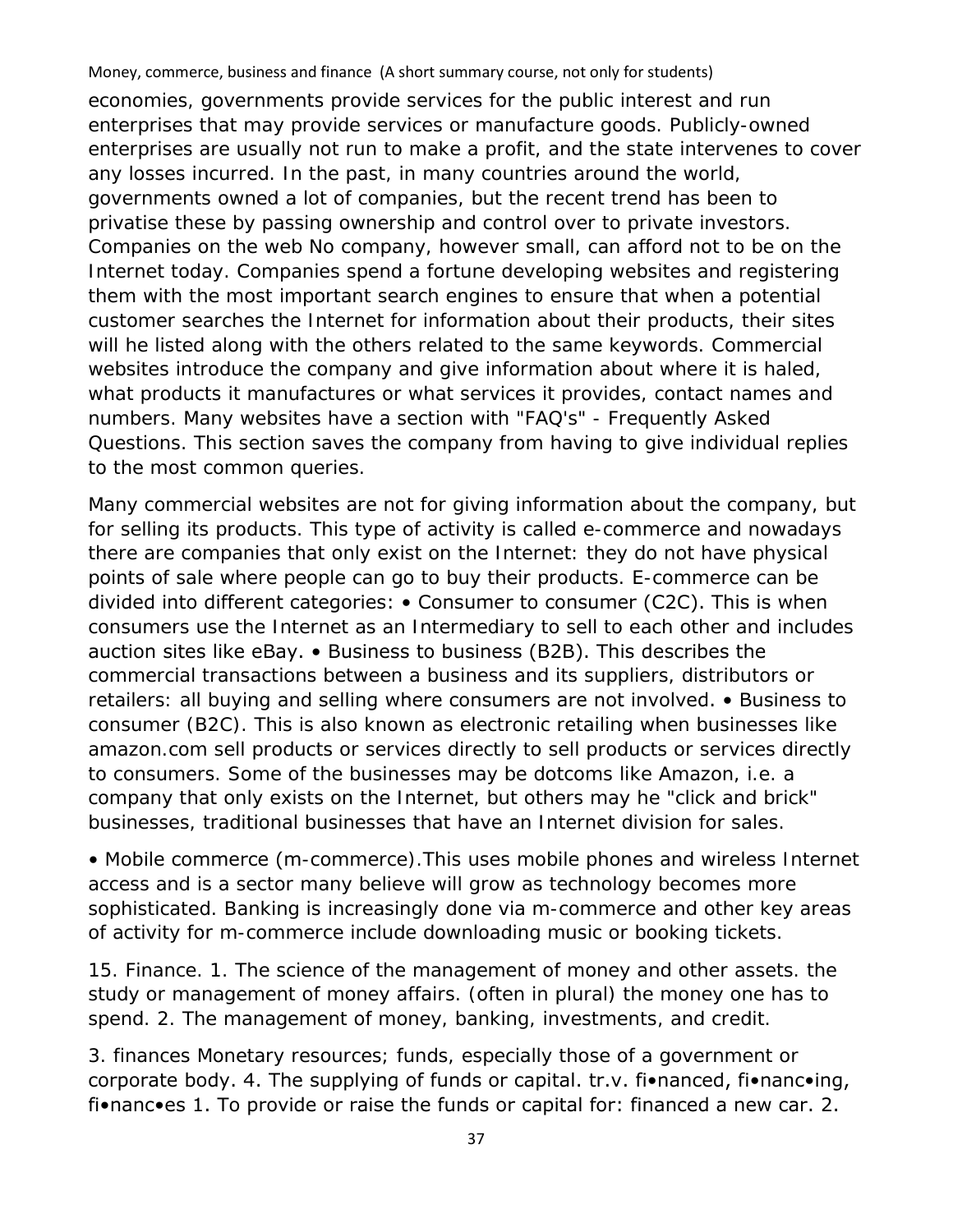To supply funds to: financing a daughter through law school. 3. To furnish credit to.

# **15. The Stock Exchange.**

In basic ways the Stock Exchange operates in much the same way as any other market. In fact it is often known as the Stock Market. 1 It offers stocks, debentures- and bonds but, unlike other markets where anyone can buy what they need, on the Stock Exchange the buying and selling has to be done by intermediaries - the broker.&. There are two main reasons for this: a) buying and selling (normally known as trading) on the Stock Exchange is a complex procedure; b) the Stock Exchange deals in people's savings, which must be protected from fraudulent or ignorant handling. Brokers belong to companies specialised in trading stocks, and can also act as investment advisers to their clients. Their profit comes from the commission they charge on the operations they carry out on behalf of their clients. As the Stock Exchange is a market, the price of the shares and other securities changes every day. The "game" is to guess which way the prices will move in the immediate future - up or down, on the basis of supply and demand. When the value of shares goes up, investors may decide to buy shares in the belief that the positive trend will continue, or may sell their shares and make a profit based on the difference between their buying and selling price. If share prices go down, investors sell their shares at a loss, or buy shares anticipating that they will go back up again. Most trading consists of long periods of small winners and losers followed by a few huge winners that make the difference between overall profitability and simply breaking even or losing due to trading costs (commissions, spread, and slippage). It is our ability to let the huge winners become just that - huge - that determines how we will perform overall during the year. And finally remember that most trading consists of long periods of small winners and losers followed by a few huge winners that make the difference between overall profitability and simply breaking even or losing due to trading costs (commissions, spread, and slippage). It is our ability to let the huge winners become just that - huge - that determines how we will perform overall during the year.

# **These 10 golden rules give you the fundamental guidelines to successful trading.**

**1.** Plan your trade and trade your plan. You must have a trading plan to succeed. But if you are good enough you can manage even without it, provided you have a vision of the future. Making money in the markets has almost nothing to do with how often you win — but everything to do with how you manage your risk.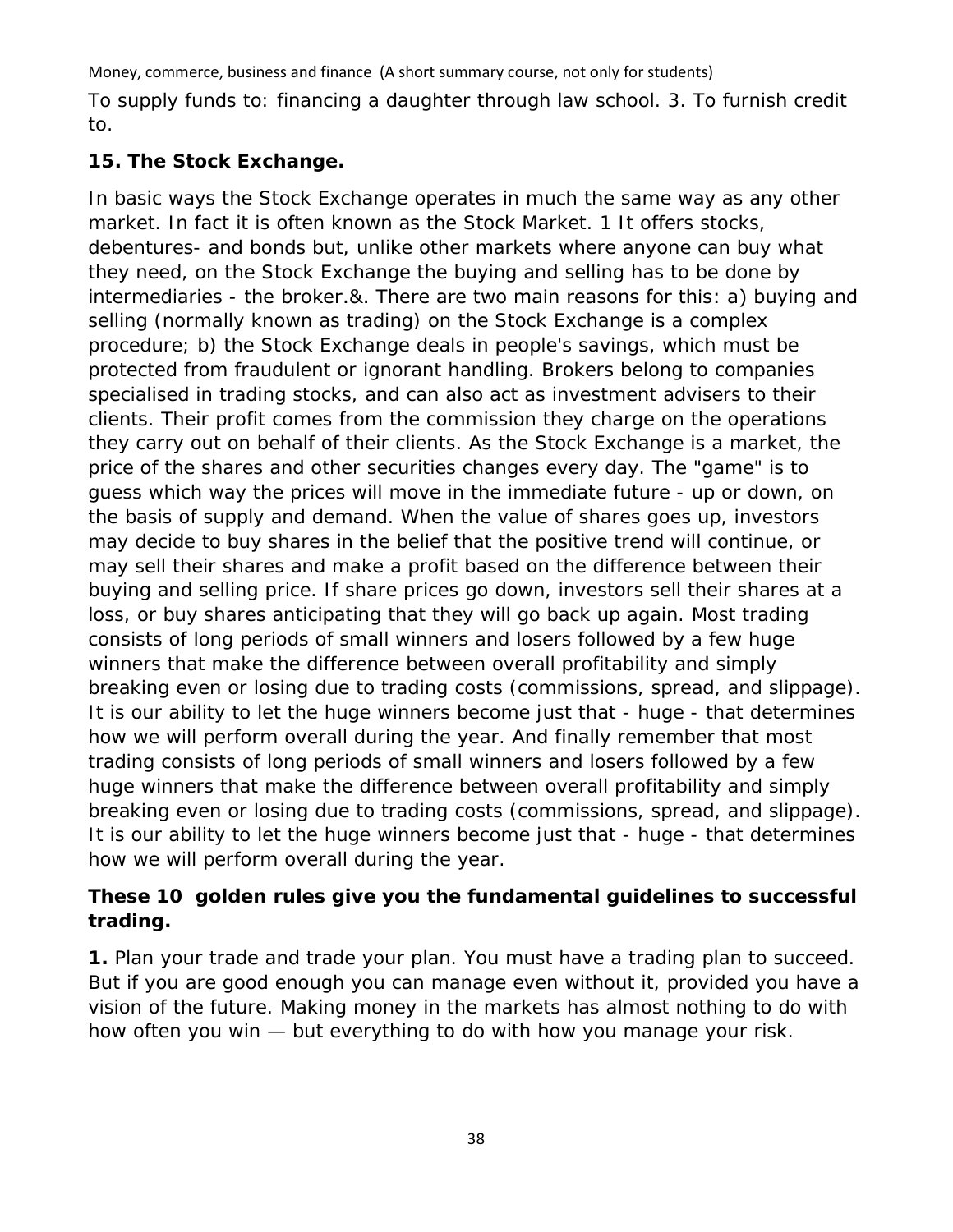**2.** The trend is your friend. Do not buck the trend. When the market is bullish, go long. On the reverse, if the market is bearish, you short. Never go against the trend, if you are not good enough to do so and if you can't wait the right moment again.

**3.** Focus on capital preservation. The most important step that you must take when you deal with your trading capital. You main goal is to preserve the capital. You should not trade more than 3-5% of your deposit in a single trade. Some other traders advice never to risk more than 2% of your account equity on any one investment, trade, or recommendation.

**4.** Know when to cut loss. If a trade goes against you, sell it and let go. Do not hold on to a bad trade hoping that the price will go up. Most likely, you end up losing more money. Before you enter a trade, decide your stop loss price, a price where you must sell when the trade turns sour. It depends on your risk profile as of how much you should set for the stop loss. Anyway, you can manage even without a stop loss point, but you must buy at the right, perfect moment. Anyway it's always better to use protective stops!

**5.** Take profit when the trade is good. Before entering a trade, decide how much profit you are willing to take. When a trade turns out to be good, take the profit. You can take profit all at one go, or take profit in stages. Once you have covered the spread, you have nothing to lose. In any case you must be able to le the profit run, that's the real secret of a real good trader. Always remember that how you exit a trade is as important, if not more important, than how you enter it.

**6.** Be emotionless. Two biggest emotions in trading: greed and fear. Do not let greed and fear influence your trading plan. That's very important indeed, you must have, what we call an ice blood.

**7.** Be a really well informed trader. Trade only when you have done your own research and analysis. Read all the news and try to guess what is happening afterwards. Be very careful and learn also how to Ignore the News when necessary.

**8.** Keep a trading journal. When you buy a currency or stock, write down the reasons why you buy, and your feelings at that time. You do the same when you sell. Analyze and write down the mistakes you have made, as well as things that you have done right. By referring to your trading journal, you learn from your past mistakes. Improve on your mistakes, keep learning and keep improving. Anyway, feel free also not to have one, if you have a very powerful memory, and if you can learn from your previous mistakes.

**9.** When in doubt, stay out. When you have doubt and you are not sure where the market or stock is going, stay on the sideline. Sometimes, doing nothing is the best thing to do.